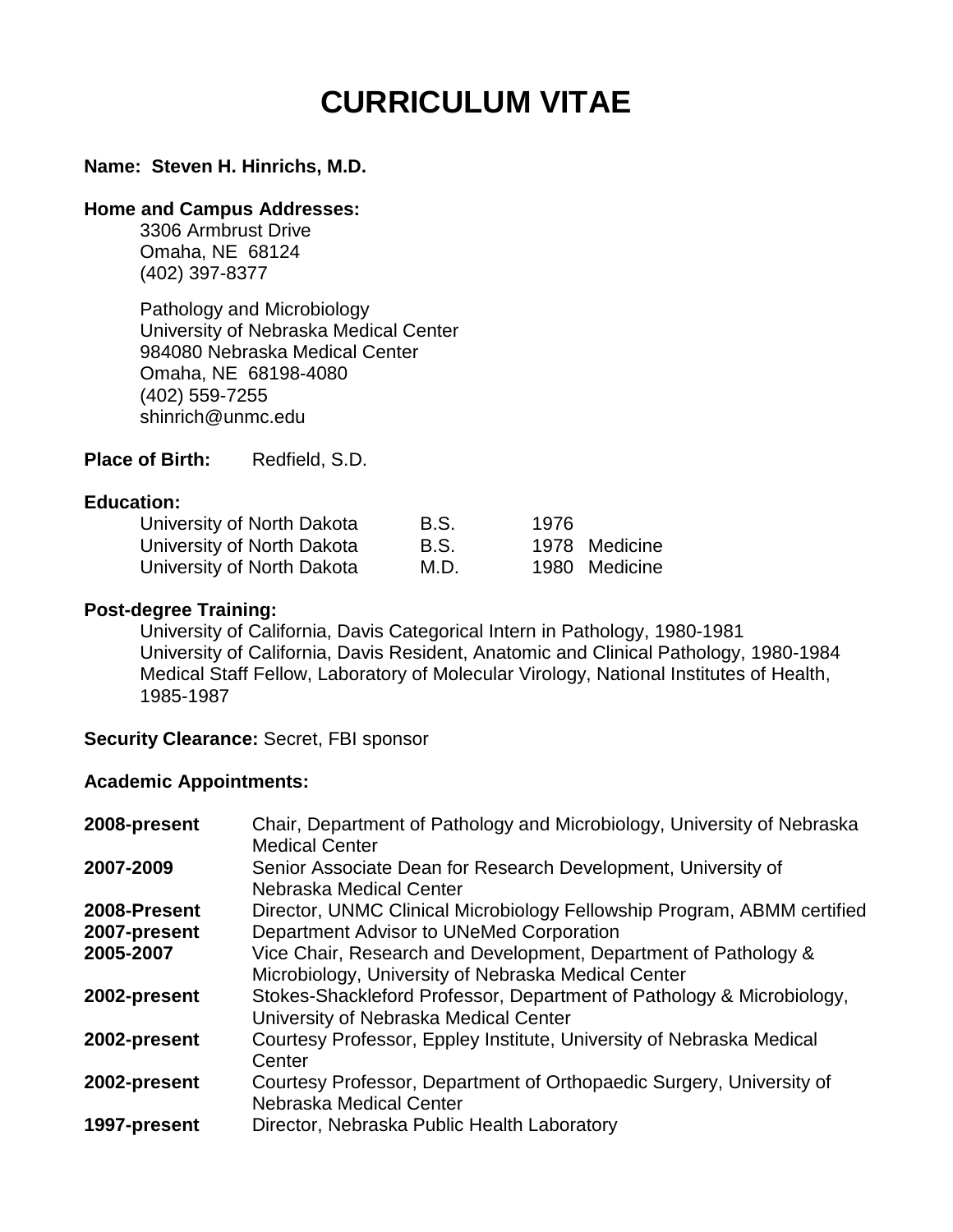| 1992-present | Associate Faculty, Creighton University/University of Nebraska Schools of<br>Medicine, Pediatric Infectious Disease Division |
|--------------|------------------------------------------------------------------------------------------------------------------------------|
| 1991-present | Director, Microbiology and Virology Laboratory, Pathology and<br>Microbiology, University of Nebraska Medical Center         |
| 1991-2002    | Associate Professor, Department of Pathology and Microbiology,<br>University of Nebraska Medical Center                      |
| 1985-1987    | Medical Staff Fellow, Laboratory of Molecular Virology, National Institutes<br>of Health                                     |
| 1984-1991    | Assistant Professor, University of California, Davis Medical Center,<br>Sacramento, CA                                       |

#### **Current NIH/DOD Research Support:**

Title: Evaluation of a new generation respiratory protection against aerosolized infectious agents.

Funding agency: DoD/Air Force

Project period: 7/18/07-11/18/10

Funding Amount: \$1,644,592

Principal Investigator: Steven H. Hinrichs, M.D.

Purpose: Phase 1: to determine whether personal respirator devices are capable of filtering viruses including influenza. Phase 2: investigate new compounds with inhibitory activity in respiratory media.

Title: Rapid identification of biological warfare agents Funding agency: DoD US Army Project period: 03/13/09-8/31/11 Funding Amount: \$792,252 Principal Investigator: Steven H. Hinrichs, M.D. Purpose: This project seeks to identify new targets in select agents for use in diagnostic assays and studies of pathogenesis.

Title: Identification of Biological Materials of Unknown Origin Funding agency: NIH Project period: 2/1/06-1/31/11 Funding Amount: \$764,000 Principal Investigator: Khalid Sayood Role on Project: Dr. Hinrichs is the faculty mentor for the project

#### **Prior Research Support: available on request**

#### **Patents:**

**Patent #5,641,486** "Methods and composition for inhibiting B-ZIP transcription factor pathways"

**Patent #5,844,096** "Methods of inhibiting transcription of the cyclic AMP responsive element binding protein and the activating transcription factor 1"

**Patent #5,910,573** "Methods and Compositions of Modulating Transcription Factor Activity"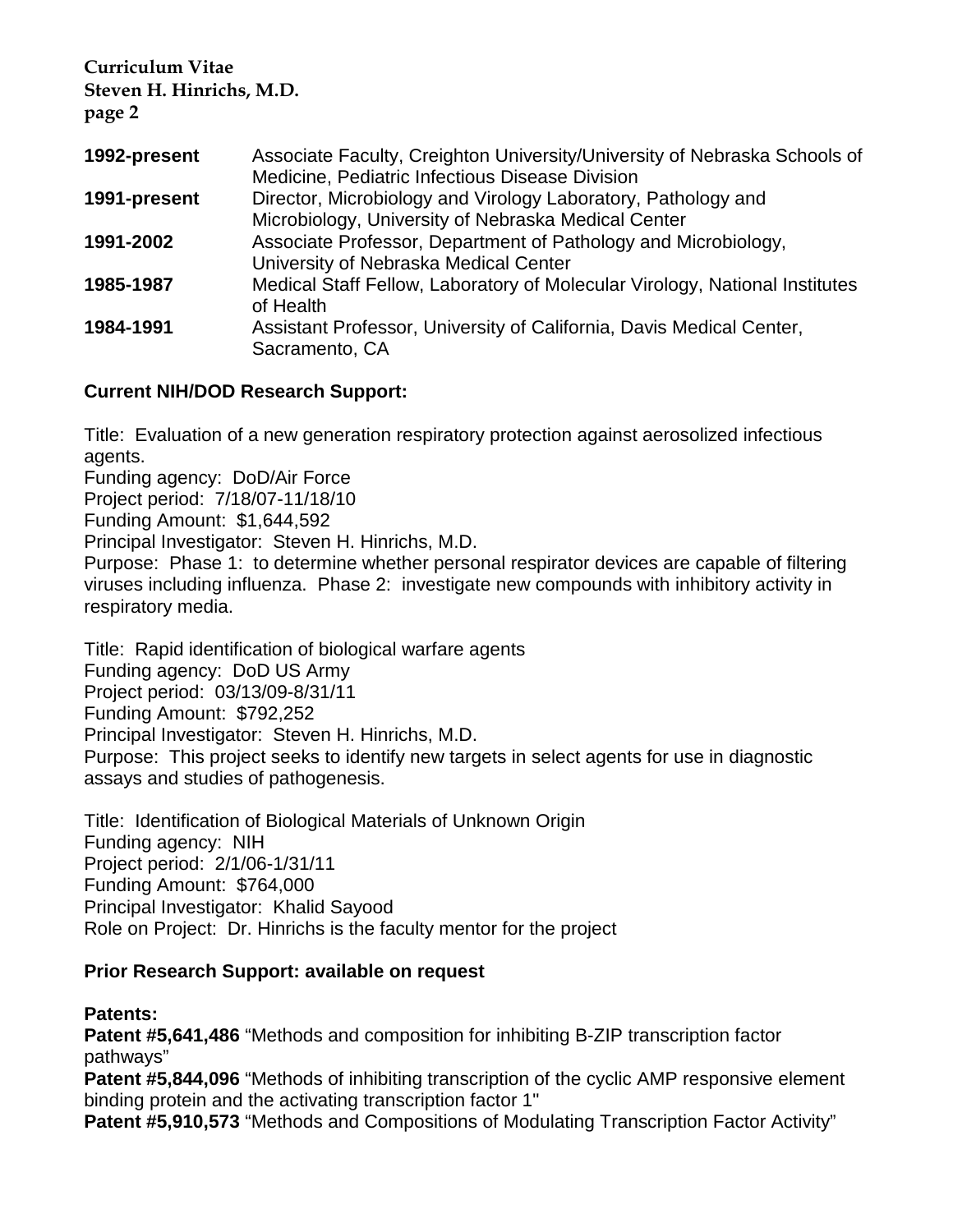**Patent #6,872,523** "Materials and methods for molecular detection of clinically relevant, pathogenic fungal species."

**2006** Patent Issued March 29 2005 Number: 6,872,523 B1 Materials and Methods for Molecular Detection of Clinically Relevant Pathogenic Fungal Species **2007 # 10/561,889** System and Method for Sequence Distance Measure for Phylogenetic Tree Construction

#### **Patent Applications**:

**Patent #N1374-007** "Methods and compositions for modulating transcription factor activity" **Patent #63174P** "Method and approach for identification of mycobacteria" **Docket #63174** "Custom Sequence Databases and Methods of Use Thereof" **Docket #63204** "Methods for identifying primase trinucleotide initiation sites and identification of inhibitors of primase activity derived from invention disclosure No. 03028". **Docket #63190** "Specimen Reporting System"

**Docket #UNVN 115325** System and Method for Sequence Distance Measure for Phylogenetic Tree construction

# **Products Licensed:**

Santa Cruz Biotech, Inc. ATF-1 Monoclonal antibody NC41.4

# **Clinical Appointments:**

| 1997-present<br>1997-present<br>1998-2000 | Director of Microbiology and Virology, The Nebraska Medical Center<br>Director, Nebraska Public Health Laboratory at UNMC<br>Associate Director, University of Nebraska Medical Center<br><b>Clinical Laboratories,</b> |
|-------------------------------------------|-------------------------------------------------------------------------------------------------------------------------------------------------------------------------------------------------------------------------|
| 1996-1997                                 | Director, Specialty Laboratory, University of Nebraska Medical Center                                                                                                                                                   |
| 1993-1996                                 | Director, Molecular Diagnostics, University of Nebraska Medical Center                                                                                                                                                  |
| 1991-1994                                 | Director, Clinical Virology Laboratory,                                                                                                                                                                                 |
|                                           | University of Nebraska Medical Center                                                                                                                                                                                   |
| 1984-1991                                 | Staff Pathologist, Department of Medical Pathology, University of                                                                                                                                                       |
|                                           | California, Davis, Medical Center                                                                                                                                                                                       |

#### **Other Academic Appointments or Positions:**

| 2006-present | Member, Information Science & Technology Dean's Advisory Committee,<br><b>UNO</b> |
|--------------|-----------------------------------------------------------------------------------|
| 2005-2009    | Member, Board of Directors, Association of Public Health Laboratories             |
| 2002-present | Director, Nebraska Center for Biosecurity                                         |
| 2001-2002    | Co-leader, Exploring Partnership Opportunities; Omaha Veterans                    |
|              | Administration and the Nebraska Medical Center                                    |
| 1998-2000    | <b>Biosafety Officer</b>                                                          |
| 1995-1996    | Member, Laboratory Redesign Committee                                             |
| 1992-2003    | Program Member, Molecular, Cellular, and Structural Biology,                      |
|              | <b>Eppley Cancer Center</b>                                                       |
| 1992-2000    | Director, Transgenic Animal Facility, University of Nebraska Medical              |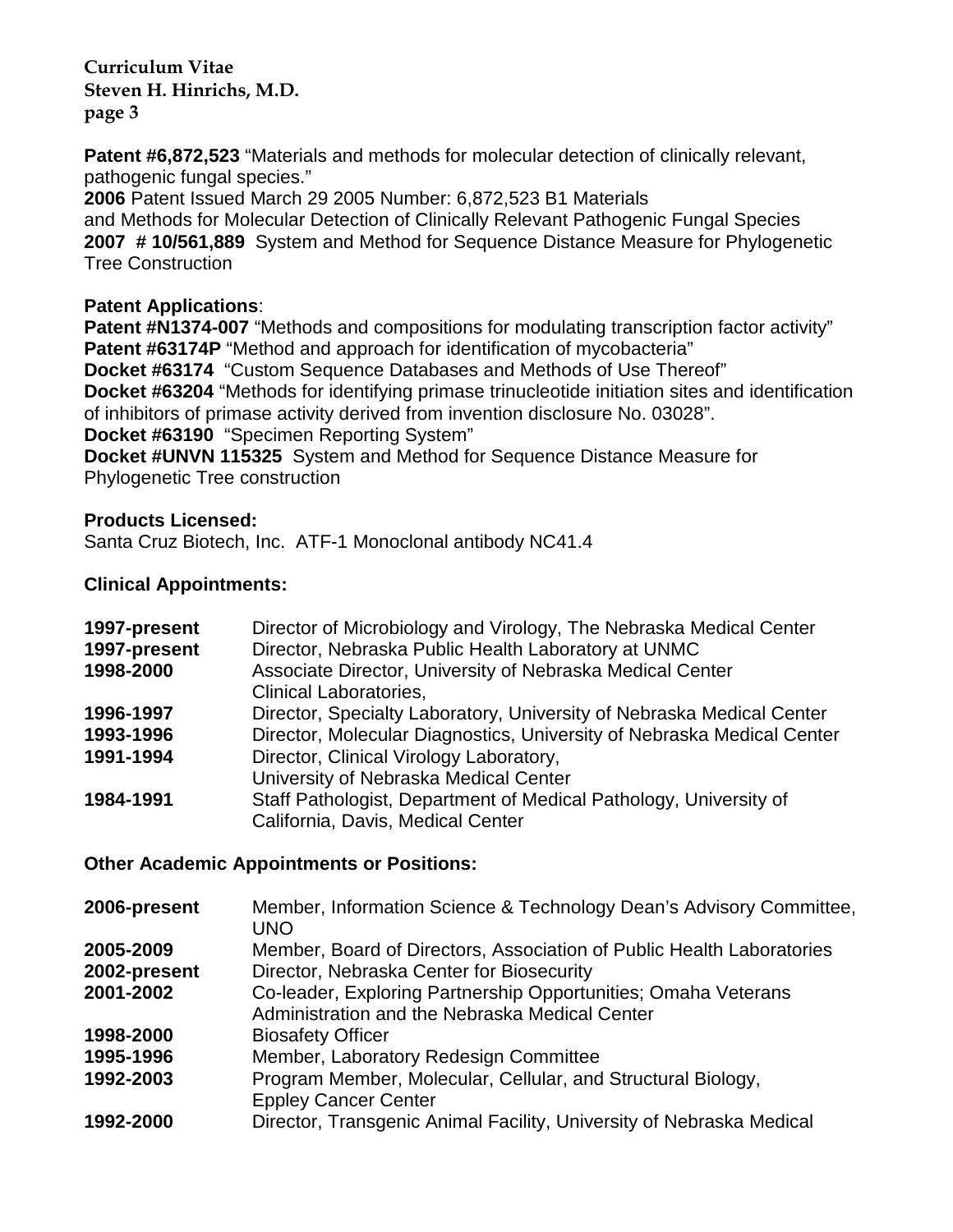**Center** 

**1991-1996** Director, Molecular Diagnostics, University of Nebraska Medical Center

#### **Consulting Positions:**

| 2003-2007 | Member, ASTHO/CIC: Enterprise Data Model Development and              |
|-----------|-----------------------------------------------------------------------|
|           | <b>Management Working Group</b>                                       |
| 1998-2002 | Laboratory Corporation of America, Lincoln, NE                        |
| 1997-1998 | Blue Cross Blue Shield of Nebraska, Medical advisory board, Omaha, NE |
| 1997-1998 | DiaSorin (formerly INCSTAR)                                           |
| 1994-1997 | Journal of Biomedical Research, Editorial Board                       |
| 1994-1995 | DAKO Corp., general diagnostic company                                |
| 1993-1996 | <b>INCSTAR Corp., viral diagnostic company</b>                        |

**Honors and Awards:**

| 2007<br>2006              | NU Innovation, Development and Entrepreneurship Award<br><b>UNMC Distinguished Scientist for 2006</b>                                                   |
|---------------------------|---------------------------------------------------------------------------------------------------------------------------------------------------------|
| 2006                      | Northwest Rotary Vocational Service Award for Outstanding Service to the<br>Community                                                                   |
| 2004                      | Faculty Member of Alpha Omega Alpha National Honor Society of Alpha<br>of NE Chapter                                                                    |
| 2000-2002                 | <b>California Cancer Research Coordinating Committee</b>                                                                                                |
| 1999                      | Department of Pathology, Grand Rounds Lecturer, University of Texas<br><b>Medical Center</b>                                                            |
| 1996                      | Department of Pathology, Grand Rounds Lecturer, Albert Einstein College<br>of Medicine, University of Nebraska Medical Center                           |
| 1993                      | <b>AMA-EMF Carter Fellowship</b>                                                                                                                        |
| 1991                      | Princess Takamatsu Cancer Research Symposium Lecturer                                                                                                   |
| 1989                      | <b>Pluto Society Member</b>                                                                                                                             |
| 1985-1987                 | Medical Staff Fellow, The Nebraska Medical Center                                                                                                       |
| 1983                      | Landgraf Cancer Research Fellowship                                                                                                                     |
| 1978-1979<br>1979<br>1979 | National Foundation for Medical Education, Medical Perspectives Fellowship<br>North Dakota Medical Association Award<br><b>Lange Publications Award</b> |
| 1977                      | Special Alumni Award                                                                                                                                    |

# **Memberships and Offices in Professional Societies:**

American Society of Microbiology American Association for the Advancement of Science Editorial advisory board: *Journal of Biomedical Science* Nebraska Association of Pathologists American Society of Clinical Pathology Omaha Medical Society

#### **Committee Assignments:**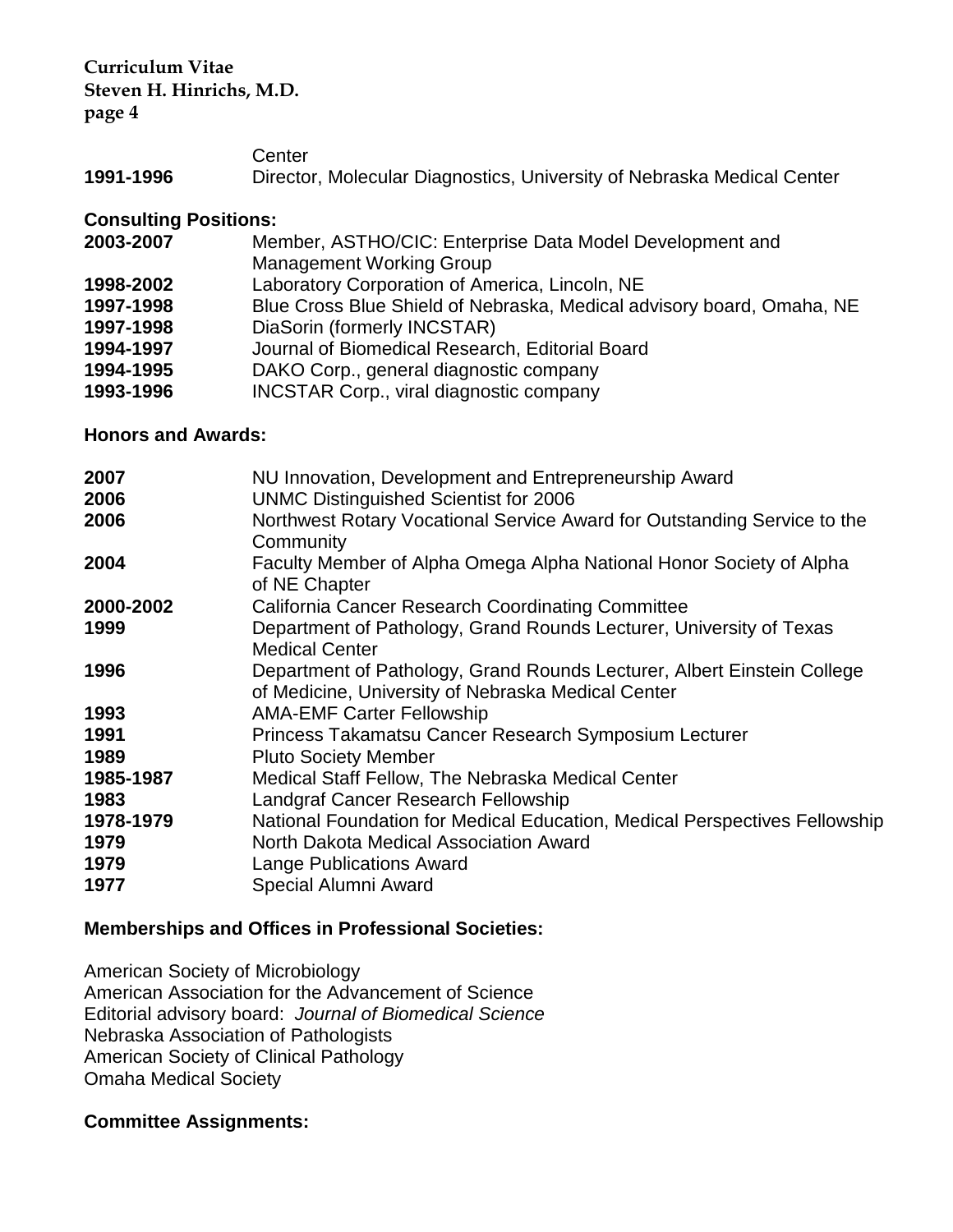# **Departmental**

| 2005         | Chair, Department Review Committee, COM    |
|--------------|--------------------------------------------|
| 2000-2003    | Pathology/Microbiology Graduate Committee  |
| 1992-present | Pathology/Microbiology Administrative Team |
| 1992-1997    | Pathology/Microbiology Graduate Committee  |

# **University of Nebraska Medical Center (UNMC)**

| 2008-present | Innovation, Development and Engagement Award (IDEA) Committee            |
|--------------|--------------------------------------------------------------------------|
| 2008-present | Associate Member, Molecular and Biochemical Etiology of Cancer           |
|              | Program                                                                  |
| 2008-2009    | <b>College of Medicine Curriculum Committee</b>                          |
| 2008-2009    | <b>Laboratory Advisory Council</b>                                       |
| 2007-present | Conflict of Interest Committee, College of Medicine                      |
| 2006-present | Advisory Committee for Bioinformatics & Molecular Modeling Core Facility |
| 2006-present | Doctoral Programs Planning Subcommittee College of Public Health         |
| 2006-present | Partnerships for the College of Public Health                            |
| 2006-present | <b>Faculty Senate Intellectual Property Committee</b>                    |
| 2006-2009    | Remote Sensor Project - UNMC and TNMC                                    |
| 2006-2009    | Chair, Research and Development Committee, COM                           |
| 2006-2009    | <b>Clinical and Translational Science Award Planning Grant</b>           |
|              | <b>Steering Committee</b>                                                |
| 2006-2008    | Research Task Force, North Central Association Accreditation Committee   |
| 2006-2008    | Committee for the establishment of College of Public Health              |
|              | Statewide partnership                                                    |
| 2006-2008    | Medical Record-Personal Health Record Development                        |
| 2006-2008    | Avian Flu Preparedness, Employee Absenteeism                             |
|              | <b>Collaboration with Offutt/STRATCOM GISC</b>                           |
| 2006-2007    | UNMC/Hampton University (Virginia) Alliance - Bioterrorism Partnership   |
| 2003-2005    | Member, Technological Evaluation & Protection Committee (TEPC)           |
| 2002-2004    | <b>UNMC/NHS Safety and Security Executive Committee</b>                  |
| 2002-2008    | Research and Development Committee, College of Medicine                  |
| 1999-present | Infection Control Committee, University of Nebraska Medical Center       |
| 1999-2002    | Laboratory Planning Committee (Architectural Design)                     |
| 1999-2002    | <b>Cancer Center Membership Committee</b>                                |
| 1996-1999    | <b>UNMC-UNO Biosafety Committee</b>                                      |
| 1996-2002    | <b>Laboratory Operations Team Committee</b>                              |
| 1998         | <b>Exploring Opportunities NHS/OVAH Oversight Committee</b>              |
| 1996         | Hattie B. Munroe Planning Committee                                      |
| 1996         | <b>Genetics Planning Committee</b>                                       |
| 1995         | <b>Eppley Cancer Center Translational Research Grant Review</b>          |
| 1995         | <b>Colon Cancer Screening Initiative Committee</b>                       |
| 1995         | Hattie B. Munroe Building Committee                                      |
| 1995         | <b>XLP/PTLD Study Groups</b>                                             |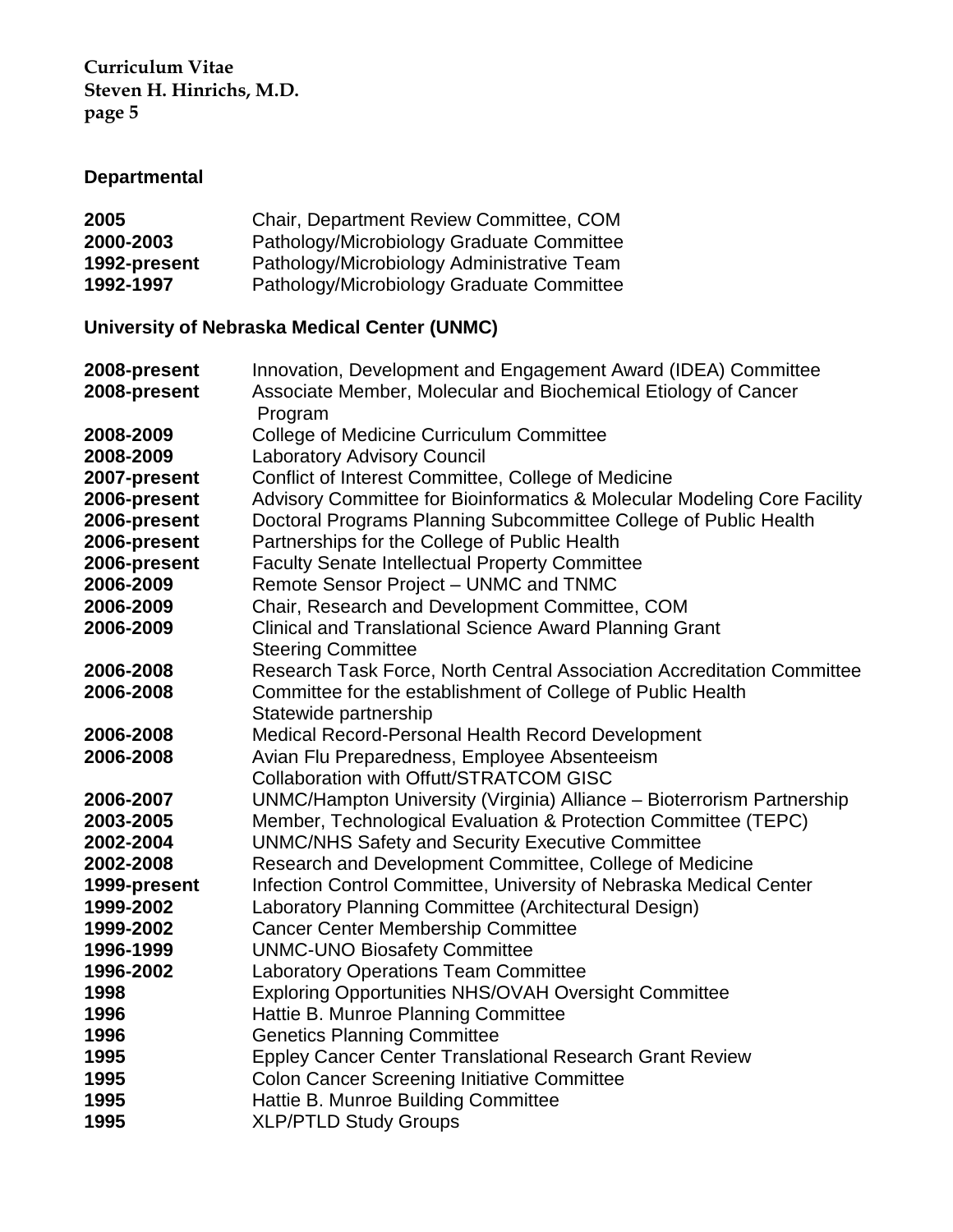| 1995-1996 | Solid Tumor Tissue Bank (consultant)                    |
|-----------|---------------------------------------------------------|
| 1995-1996 | <b>Laboratory Redesign Committee</b>                    |
| 1995-1997 | Animal Care Committee-Eppley Institute                  |
| 1995-1997 | Committee on Basic Research, College of Medicine        |
| 1995-2000 | <b>System Redesign Committee</b>                        |
| 1993      | <b>Eppley Breast Cancer Development Grant Committee</b> |
| 1993-1994 | College of Dentistry Graduate Program Review Committee  |
| 1993-1994 | <b>MD/PhD Program Development Committee</b>             |
| 1992      | Campus Seed Grant Committee, Chair                      |
| 1992-1993 | UNL 3M Chair in Genetics Search Committee               |
| 1991-1994 | Research and Development Committee, College of Medicine |

# **The Nebraska Medical Center, Committee Appointments:**

| 1998-present | Infection Control Committee                       |
|--------------|---------------------------------------------------|
| 1998-2010    | Medical Staff Pharmacy and Therapeutics Committee |

# **Committee Assignments/National:**

| 2009-present | American Society of Microbiology and Immunology Chairs                    |
|--------------|---------------------------------------------------------------------------|
| 2008-present | National Biosurveillance Advisory Subcommittee (NBAS, CDC)                |
| 2008-present | NBAS Healthcare and Public Health Information Exchange Task Force-        |
|              | <b>Committee Chair</b>                                                    |
| 2007-2008    | Consultant, United States Air Force Scientific Advisory Board             |
| 2007-2008    | National Governor's Association Task Force, Health Information            |
|              | <b>Communication Task Force</b>                                           |
| 2007-present | SPADA PHAA Work Group, AOAC International                                 |
| 2006-present | CDC/APHL Public Health Laboratory Informatics Project - co-lead           |
| 2006-2008    | Douglas County Health Department Pandemic Influenza Policy Committee      |
| 2006-present | TB Advisory Committee, State of Nebraska, Department of Health and        |
|              | <b>Human Services</b>                                                     |
| 2006-2007    | CDC CLIAC Workgroup on Impact of Rapid Tests for Infectious Disease       |
|              | on Public Health                                                          |
| 2006-2009    | <b>HHS Biosurveillance Data Steering Committee</b>                        |
| 2006-present | NeHII Collaborative - Electronic Health Records                           |
| 2006-2008    | <b>HHSS Turning Point Public Health Stakeholders Group</b>                |
| 2006-2007    | <b>HISPC RFP Steering Committee</b>                                       |
| 2006-2008    | <b>APHL Board of Directors</b>                                            |
| 2006-2008    | APHL RWJF Workforce Initiative Oversight Team                             |
| 2003-2005    | ASTHO (Association of State & Territorial Health Officials),              |
|              | Liaison (APHL), Public Health Informatics Committee                       |
| 2001-2005    | <b>CDC: CIC: Member CDC Information Council</b>                           |
| 2001-present | College of American Pathology, Laboratory Accreditation Inspector         |
| 2001-2003    | NIH, Clinical Oncology Study Section                                      |
| 2000-2003    | California Cancer Research Program: Biomedical Study Section B,<br>member |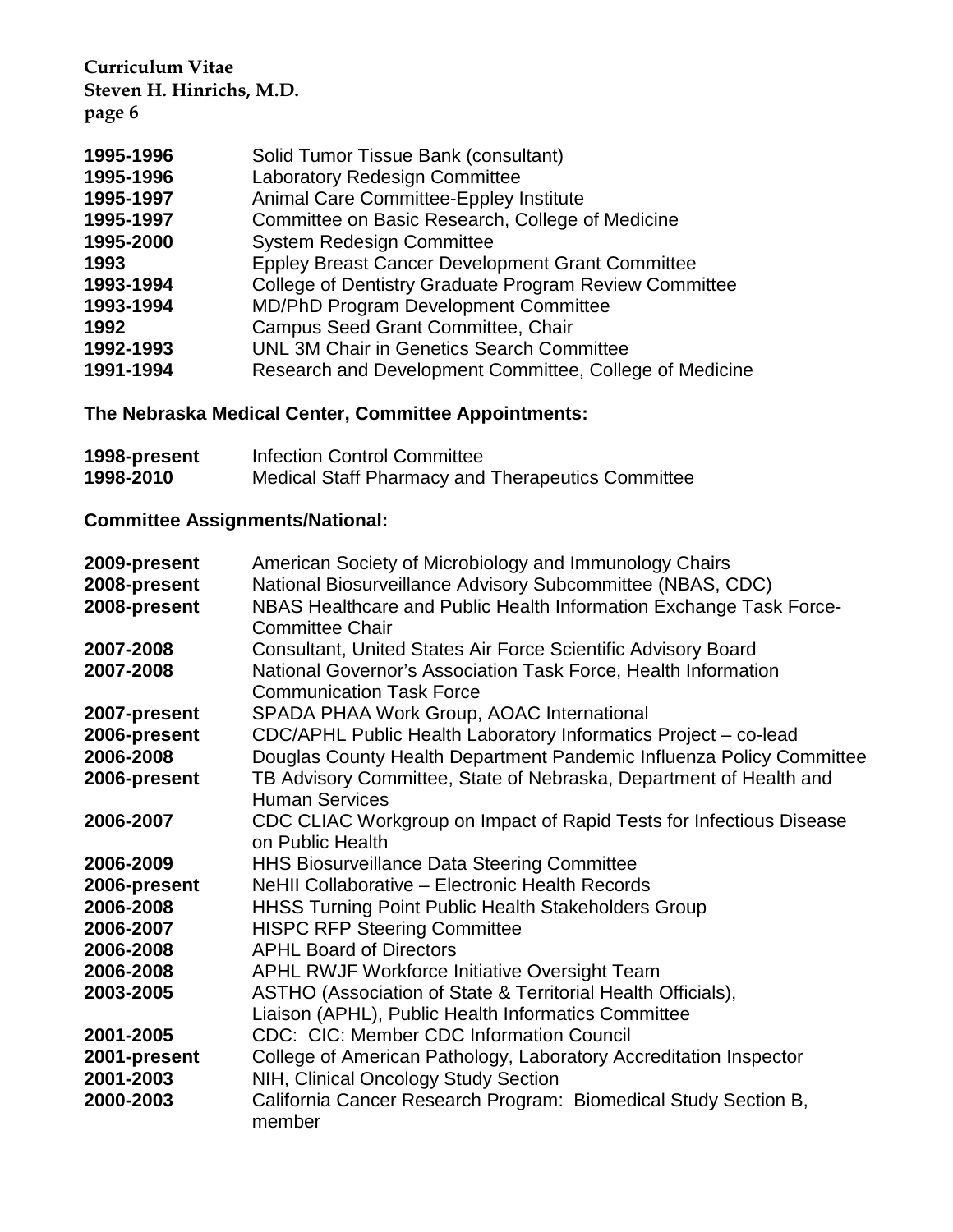| 2000-2002    | CDC: HIBBS-ELR Panel, advisor, Electronic Laboratory Reporting for<br><b>National Surveillance Group</b> |
|--------------|----------------------------------------------------------------------------------------------------------|
| 2000-2006    | APHL: Informatics, Committee Chair                                                                       |
| 2000         | ASCP: Member, Strategic Alliance Task Force                                                              |
| 1999         | ASCP: Member, New Business Development Task Force                                                        |
| 1999-2001    | Network/Leadership Council, CDC: Public Health Information Steering<br>Committee - NEDSS                 |
| 1998-20001   | ASCP: (Association of Clinical Pathology) Business Development<br>Committee                              |
| 1997         | November, CAP Laboratory Inspection, University of Iowa, Iowa City, IA                                   |
| 1996-present | Region VII Chlamydia Control Advisory Committee                                                          |
| 1995         | August, CAP Laboratory Inspection, University of Washington, Seattle                                     |
| 1995         | December, CAP Laboratory Inspection, Viromed, Inc., Minneapolis, MN                                      |
| 1993-1996    | NIH: Immunology, Virology & Pathology Study Section (IVP)                                                |

#### **Bibliography:**

#### **Articles published in scholarly journals:**

- 1. Dajee H, Dane A, **Hinrichs S**, Lillington G. Pulmonary chondromas extra-adrenal paraganglioma and gastric leiomyosarcoma. J of Thorac Cardiovasc Surg. 1982 Sep 84(3):377-81.
- 2. Carlson JR, Bryant ML, **Hinrichs SH**, Yamamoto JK, Levy NB, Yee J, Higgins J, Pedersen N, Holland P, Garner MB. HTLV-III antibody screening of blood bank donors. Lancet. 1985 Mar 2;1(8427):523-4.
- 3. **Hinrichs SH**, Jaramillo M, Gumerlock PH, Gardner MB, Lewis JP, Freeman AE. Myxoid chondrosarcoma with a translocation involving chromosomes 9 and 22. Cancer Genet Cytogenet. 1985 Jan 15;14:219-26.
- 4. Carlson JR, **Hinrichs SH**, Levy NB, Gardner MB, Holland P, Pedersen NC. Evaluation of commercial AIDS screening test kits. Lancet. 1985 Jun 15;1(8442):1388.
- 5. Carlson JR, Bryant ML, **Hinrichs SH**, Yamamoto JK, Levy NB, Yee J, Higgins J, Levine AM, Holland P, Gardner MB, et al. AIDS serology testing in low-and high-risk groups. JAMA. 1985 Jun 21; 253(23):3405-8.
- 6. Holland PV, Richards CA, Teghtmeyer JR, Douville CM, Carlson JR, **Hinrichs SH**, Pedersen NC. Anti-HTLV-III testing of blood donors: reproducibility and conformability of commercial test kits. Transfusion. 1985 Jul-Aug; 25(4):395-7.
- 7. Levy N, Carlson JR, **Hinrichs S**, Lerche N, Schenker M, Gardner MB. The prevalence of HTLV-III/LAV antibodies among intravenous drug users attending treatment programs in California: A preliminary report. N Engl J Med. 1986 Feb 13;314(7):446.
- 8. Carlson JR, **Hinrichs SH**, Yee J, Gardner MB, Pedersen NC. Evaluation of three commercial screening testing of AIDS virus antibodies. Am J Clin Pathol. 1986 Sep; 86(3):357-9.
- 9. Carlson JR, Yee J, **Hinrichs SH**, Bryant ML, Gardner MB, Pedersen NC. Comparison of indirect immunofluorescence and Western blot for detection of anti-human immunodeficiency virus antibodies. J Clin Microbiol. 1987 Mar; 25(3):494-7.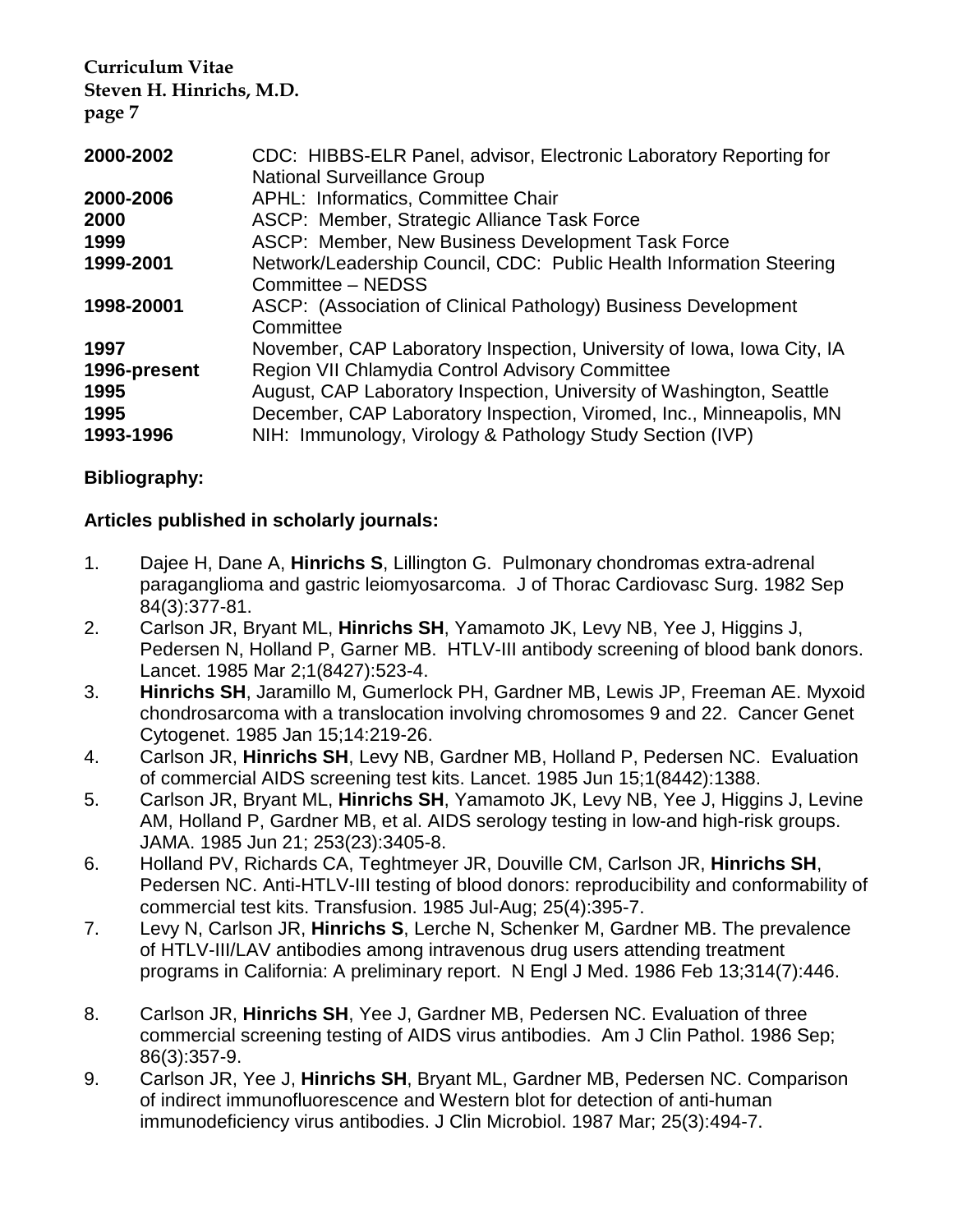- 10. Fung YK, Murphree AL, T'Ang A, Qian J, **Hinrichs SH**, Benedict WF. Structural evidence for the authenticity of the human retinoblastoma gene. Science. 1987 Jun 26;236(4809):1657-61.
- 11. Nerenberg M, **Hinrichs SH,** Reynolds RK, Khoury G, Jay G. The tat gene of human Tlymphotropic virus type I induces mesenchymal tumors in transgenic mice. Science. 1987 Sep 11;237(4820):1324-9.
- 12. **Hinrichs SH**, Nerenberg M, Reynolds RK, Khoury G, Jay G. A transgenic mouse model for human neurofibromatosis. Science. 1987 Sep 11;237(4820):1340-3.
- 13. Lucke-Huhle , **Hinrichs S**, Speit G. DHFR gene amplification in cultured skin fibroblasts of ataxia telangiectasia patients after methotrexate selection. Carcinogenesis. 1987 Dec;8(12):1801-6.
- 14. Reynolds RK, Hoekzema GS, Vogel J, **Hinrichs SH**, Jay G. Multiple endocrine neoplasia induced by the promiscuous expression of a viral oncogene. Proc Natl Acad Sci USA. 1988 May; 85(9):3135-9.
- 15. Vogel J, **Hinrichs SH,** Reynolds K, Luciw PA, Jay G. The HIV tat gene induces dermal lesions resembling Kaposi's sarcoma in transgenic mice. Nature. 1988 Oct 13; 335(6191):606-11.
- 16. **Hinrichs SH**, Vogel J, Rhim MJ, Jay G. Use of transgenic animals to study human retroviruses. Cancer Metastasis Rev. 1988 Dec;7(4):311-20. Review.
- 17. Koike K, **Hinrichs SH**, Isselbacher KJ, Jay G. Transgenic mouse model for human gastric carcinoma. Proc Natl Acad Sci USA. 1989 Jul;86(14):5615-9.
- 18. Green JE, **Hinrichs SH**, Vogel J, Jay G. Exocrinopathy resembling Sjogren's syndrome in HTLV-1 tax transgenic mice. Nature. 1989 Sep 7;341(6237):72-4.
- 19. Schrenzel MD, Higgins RJ, **Hinrichs SH**, Smith MO, Torten M. Type C retroviral expression in spontaneous feline olfactory neuroblastomas. Acta Neuropathol (Berl). 1990;80(5):547-53.
- 20. Koike K, Jay G, Hartley JW, Schrenzel MD, Higgins RJ, **Hinrichs SH**. Activation of retrovirus in transgenic mice: Association with development of olfactory neuroblastoma. J Virol. 1990 Aug;64(8)3988-91.
- 21. **Hinrichs SH**, Fontes JD, Bills ND, Schneider PD. Transgenic models of human cancer. Princess Takamatsu Symp. 1991;22:259-74. Review.
- 22. Vogel J, **Hinrichs SH,** Napolitano LA, Ngo L, Jay G. Liver cancer in transgenic mice carrying the human immunodeficiency virus tat gene. Cancer Res. 1991 Dec 15;51(24):6686-90.
- 23. Baird AM, Green JE, Jay G, **Hinrichs SH**. Neurofibromatosis: Key Features of the Transgenic Mouse Model. Comp Patho Journal. 1992 Feb 24:3-4.
- 24. Feigenbaum L, **Hinrichs SH,** Jay G. JC virus and simian virus 40 enhancers and transforming proteins: Role in determining tissue specificity and pathogenicity in transgenic mice. J Virol. 1992 Feb;66(2):1176-82.
- 25. Bills ND, **Hinrichs SH**, Morgan R, Clifford AJ. Tissue folate levels in transgenic mice with tumors and in non-transgenic controls. J of Nutri Biochem 1992 3:113-7.
- 26. Bills ND, **Hinrichs SH,** Morgan R, Clifford AJ. Delayed tumor onset in transgenic mice fed a low-folate diet. J Natl Cancer Inst. 1992 Mar 4;84(5):332-7.
- 27. Heid MK, Bills ND, **Hinrichs SH**, Clifford AJ. Folate deficiency alone does not produce neural tube defects in mice. J Nutr. 1992 Apr;122(4):888-94.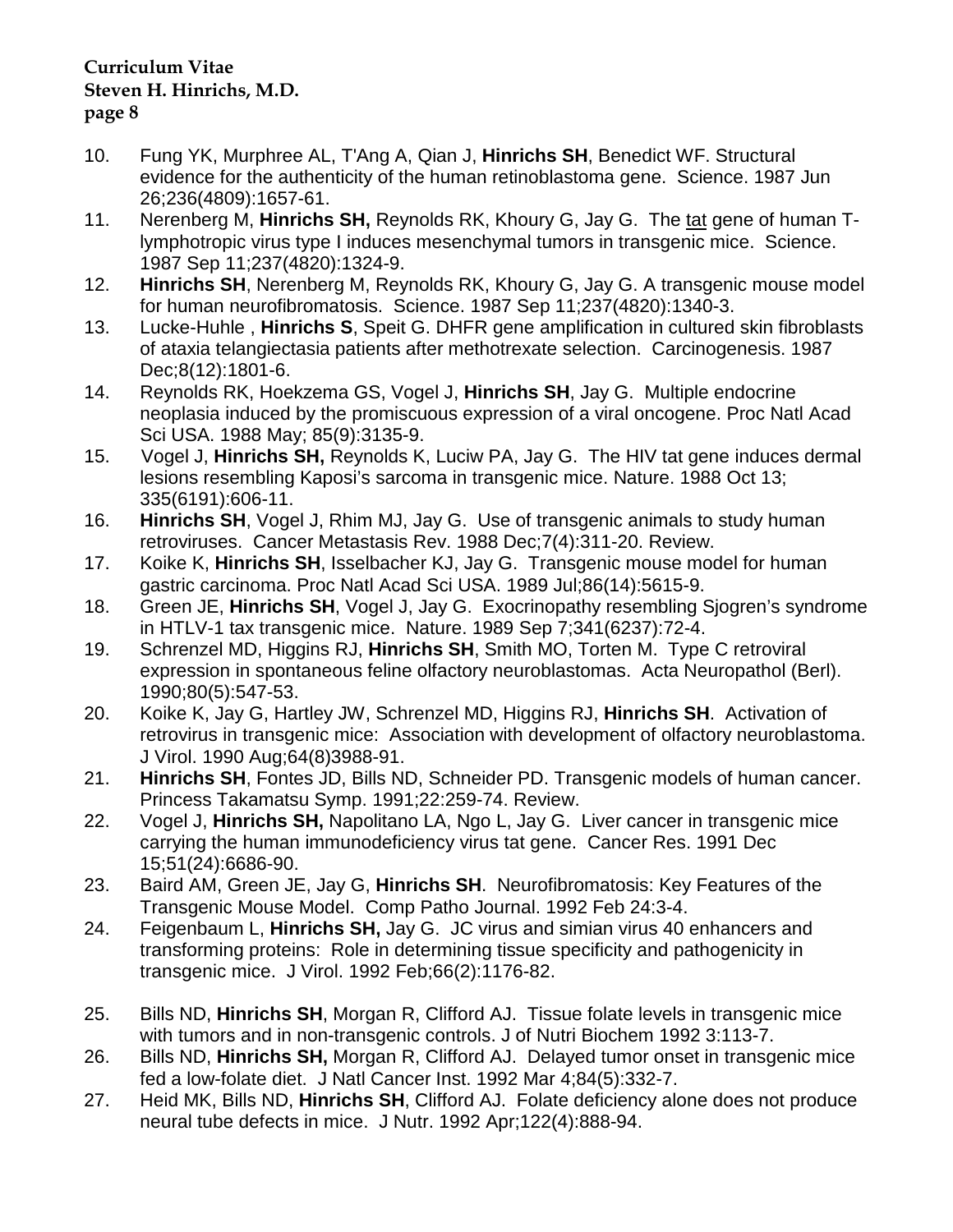- 28. **Hinrichs S**, Smith L, Ghazvini S, Kirven K, Palladino H, Spaulding D. Multiple HPV infection: microanatomy by in situ hybridization and immunohistochemistry. Mod Pathol. 1992 May;5(3):257-61.
- 29. Green JE, Baird AM, **Hinrichs SH**, Klintworth GK, Jay G. Adrenal medullary tumors and iris proliferation in a transgenic mouse model of neurofibromatosis. Am J Pathol. 1992 Jun;140(6):1401-10.
- 30. Ebeler SE, **Hinrichs SH,** Clifford AJ, Shibamoto T. Analysis of reactive carbonyls in the expired air of transgenic mice. Anal Biochem. 1992 Aug 15;205(1):183-6.
- 31. Fontes JD, Strawhecker J, Bills ND, Lewis RE, **Hinrichs SH**. Phorbol esters modulate the phosphorylation of human T-cell leukemia virus type I Tax. J Virol. 1993 Jul;67(7):4436-41.
- 32. Chan WC, Hooper C, Wickert R, Benson R, Vardiman J, **Hinrichs SH**, Weisenburger D. HTLV-I sequence in lymphoproliferative disorders. Diagn Mol Pathol. 1993 Sep;2(3):192-9.
- 33. Seemayer TA, Gross TG, **Hinrichs SH**, Egeler Rm. Massive diffuse histiocytic myocardial infiltration in Epstein-Barr virus-induced fata infectious mononucleosis. Cell Vision 1994 1(3):260-4.
- 34. Ebeler SE, **Hinrichs SH**, Clifford AJ, Shibamoto T. Volatile carbonyl levels in tissues of transgenic mice with nerve sheath tumors. J Chromatogr B Biomed Appl. 1994 Mar 18;654(1):9-18.
- 35. Iwen PC, Davis JC, Reed EC, Winfield BA, **Hinrichs SH.** Airborne fungal spore monitoring in a protective environment during hospital construction, and correlation with an outbreak of invasive aspergillosis. Infect Control Hosp Epidemiol. 1994 May;15(5):303-6.
- 36. Mirvish SS, Weisenburger DD, **Hinrichs SH**, Nickols J, Hinman C. Effect of catechol and ethanol with and without methylamylnitrosamine on esophageal carcinogenesis in the rat. Carcinogenesis. 1994 May;15(5):883-7.
- 37. Huang D, Shipman-Appasamy PH, Orten DJ, **Hinrichs SH,** Prystowsky MB. Promoter activity of the proliferating-cell nuclear antigen gene is associated with inducible CREbinding proteins in interleukin 2-stimulated T-lymphocytes. Mol Cell Biol. 1994 Jun;14(6):4233-43.
- 38. Orten DJ, Strawhecker JH, Sanderson SD, Huang D, Prystowsky MB, **Hinrichs SH.** Differential effects of monoclonal antibodies on activating transcription factor-1 and cAMP response element binding protein interactions with DNA. J Biol Chem. 1994 Dec 23;269(51):32254-63.
- 39. Gilchrist CA, Orten DJ, Bosilevac JM, Sanderson DS, **Hinrichs SH**. Transcriptional inhibition by a monoclonal antibody Fab fragment. AB, Immun, and Radpharm. 1995 8(4):281-98.
- 40. Feuerstein N, Huang D, **Hinrichs SH,** Orten DJ, Aiyar N, Prystowsky MB. Regulation of cAMP-responsive enhancer binding proteins during cell cycle progression in Tlymphocytes stimulated by IL-2. J Immunol. 1995 Jan1;154(1):68-79.
- 41. Iwen PC, Kelly DM, Reed EC, **Hinrichs SH.** Invasive infection due to *Candida krusei* in immunocompromised patients not treated with fluconazole. Clin Infect Dis. 1995 Feb;20(2):342-7.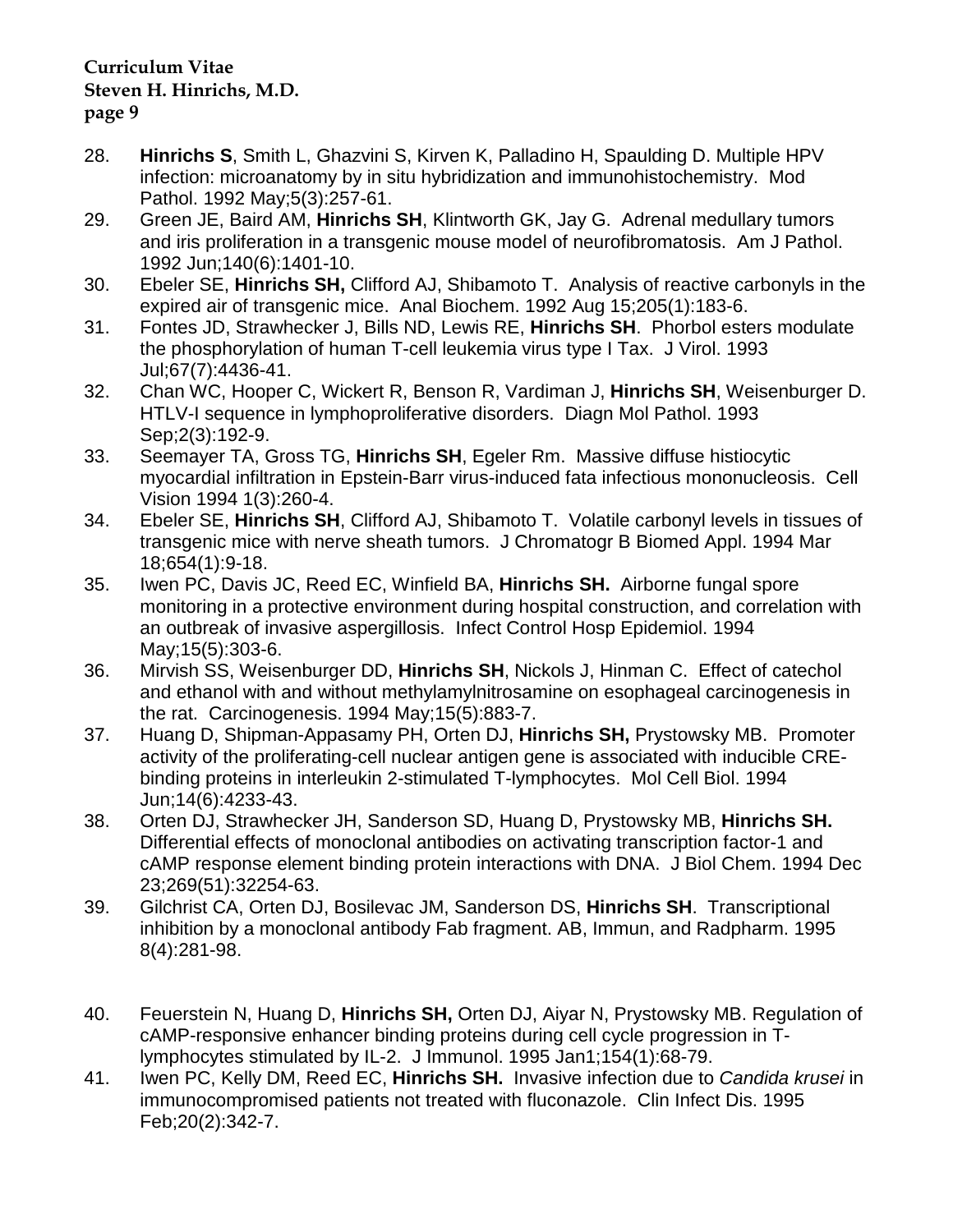- 42. Kelly D, Scholtz B, Orten DJ, **Hinrichs SH,** Rizzino A. Regulation of the transforming growth factor ß2 gene promoter in embryonal carcinoma cells and their differentiated cells: Differential utilization of transcription factors. Mol Reprod Dev. 1995 Feb;40(2):135-45.
- 43. Iwen PC, Walker RA, Warren KL, Kelly DM, **Hinrichs SH,** Linder J. Evaluation of nucleic acid-based test (PACE 2C) for simultaneous detection of *Chlamydia trachomatis and Neisseria gonorrhoeae* in endocervical specimens. J Clin Microbiol. 1995 Oct;33(10):2587-91.
- 44. Horowitz AA, Shaw KES, **Hinrichs SH**, Anderson GB. Nucleotide sequence of a highly repetitive DNA element in the domestic goat and its structural relatedness to ovine satellite I and bovine satellite I DNA. Small Ruminant Research. 1996 20:89-94.
- 45. Schneider P, **Hinrichs S**, Zolim R, Tavery R. Carcinogenesis by methylbenzylnitrosamine near the squamocolumnar junction and methylamylnitrosamine in the forestomachs of CD-1 mice. Cancer Lett. 1996 Apr 19;102(1-2):125-31.
- 46. Iwen PC, Kelly DM, Linder J, **Hinrichs SH**. Revised approach for identification and detection of ampicillin and vancomycin resistance in *Enterococcus* species by using MicroScan panels. J Clin Microbiol. 1996 Jul;34(7):1779-83.
- 47. Bills ND, **Hinrichs SH**, Morse JW. Direct detection of Epstein-Barr viral antigen in nasopharyngeal swabs from patients with infectious mononucleosis. Acad Emerg Med. 1996 Aug;3(8):776-81.
- 48. Gilchrist CA, Orten DJ, **Hinrichs SH**. Evidence for the role of cyclic AMP-responsive elements in human virus replication and disease. J Biomed Sci. 1996 Sep; 3(5):293- 306.
- 49. Clifford AJ, Ebeler SE, Ebeler JD, Bills ND, **Hinrichs SH**, Teissedre PL, Waterhouse AL. Delayed tumor onset in transgenic mice fed an amino acid-based diet supplemented with red wine solids. Am J Clin Nutr. 1996 Nov;64(5):748-56.
- 50. Iwen PC, Walker RA, Warren KL, Kelly DM, Linder J, **Hinrichs SH**. Effect of off-site transportation on detection of Neisseria gonorrhoeae in endocervical specimens. Arch Path Lab Med. 1996 Nov;120(11):1019-22.
- 51. Iwen PC, Kelly DM, Linder J, **Hinrichs SH**, Dominguez EA, Rupp ME, Patil KD. Change in prevalence and antibiotic resistance of Enterococcus species isolated from blood cultures over an eight-year period. Antimicrob Agents Chemother. 1997 Feb;41(2):494-5.
- 52. d'Amore F, Stribley JA, Ohno T, Wu G, Wickert RS, Delabie J, **Hinrichs SH**, Chan WC. Molecular studies on single cells harvested by micromanipulation from archival tissue sections previously stained by immunohistochemistry or non-isotopic *in situ* hybridization. Lab Invest. 1997 Feb;76(2):219-24.
- 53. Krause AK, **Hinrichs SH**, Orndal C, DeBoer J, Neff JR, Bridge JA. Characterization of a human myxoid malignant fibrous histiocytoma cell line, OH931. Cancer Genet Cytogenet. 1997 Apr;94(2):138-43.
- 54. Iwen PC, Rupp ME, **Hinrichs SH**. Invasive mold sinusitis: Seventeen cases in immunocompromised patients and review of the literature. Clin Infect Dis. 1997 Jun;24(6):1178-84.
- 55. Sandler ES, Aquino VM, Gross-Hohet E, **Hinrichs S**, Krisher K. BK papova virus pneumonia following hematopoietic stem cell transplantation. Bone Marrow Transplant. 1997 Jul;20(2):163-5.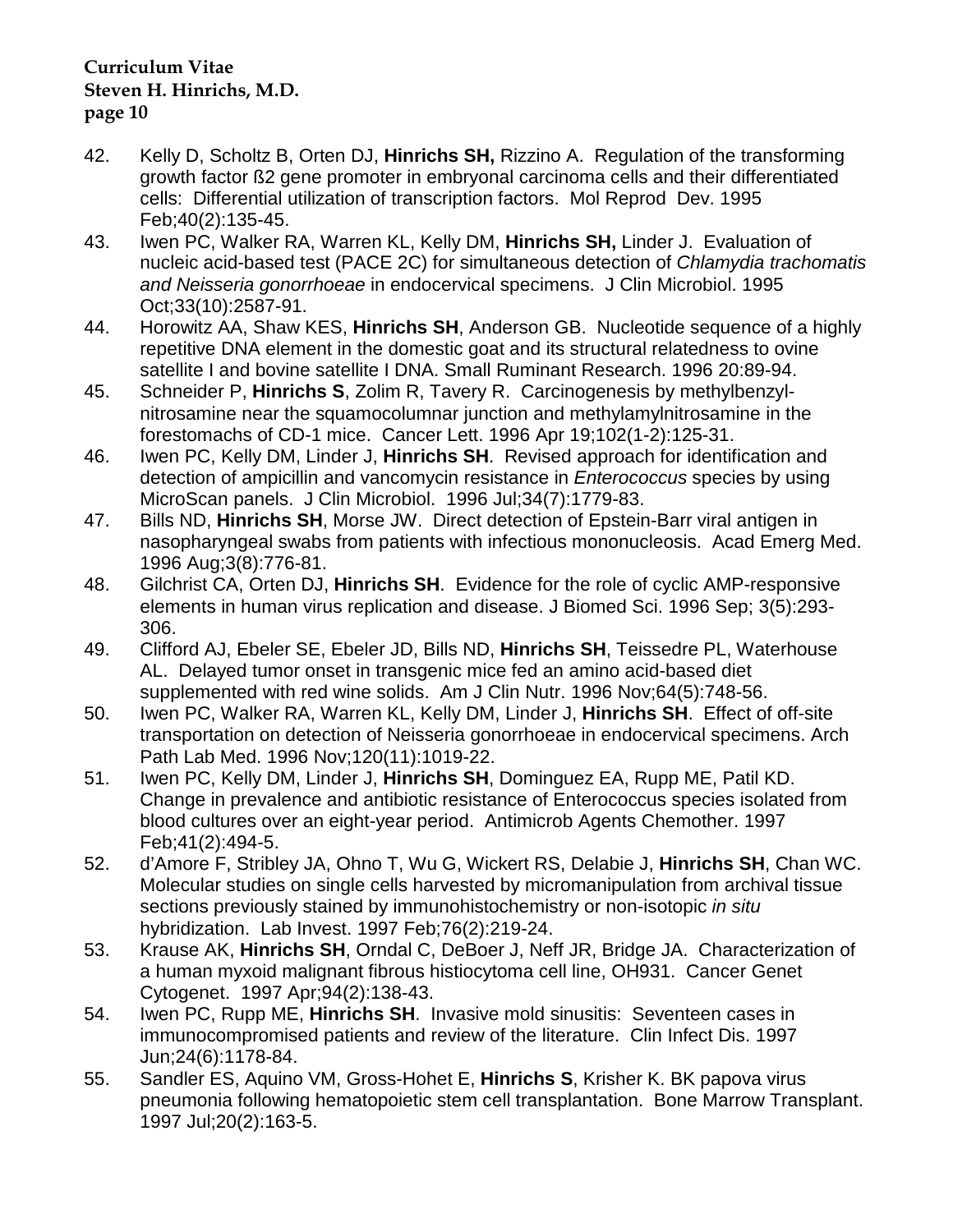- 56. Paul S, Li L, Ravishankar K, O'Dell J, Dannenbring, Jr RE, Swindells S, **Hinrichs S,** Caturegli P and Rose NR. Characterization of thyroglobulin-directed and polyreactive catalytic antibodies in autoimmune disease. J Immunol. 1997 Aug 1;159(3):1530-6.
- 57. Ohno T, Stribley JA, Wu G, **Hinrichs SH**, Weisenburger DD, Chan WC. Clonality in nodular lymphocyte predominant Hodgkin's disease. N Engl J Med. 1997 Aug 14;337(7):459-65.
- 58. Tarantolo SR, Landmark JD, Iwen PC, Kessinger A, Chan WC, **Hinrichs SH**. Bartonella-like erythrocyte inclusions in thrombotic thrombocytopenic purpura. Lancet. 1997 Nov 29;350(9091):1602.
- 59. Ohno T, Smir BN, Weisenburger DD, Cascoyne RD, **Hinrichs SH**, Chan WC. Origin of the Hodgkin/Reed-Sternberg cells in chronic lymphocytoleukemia with "Hodgkin's transformation". Blood. 1998 Mar 1;91(5):1757-61.
- 60. Gross TG, **Hinrichs SH**, Davis JR, Fuller S, Mitchell D, Bishop MR, Wagner JE. Depletion of EBV-infected cells in donor marrow by counterflow elutriation. Exp Hematol. 1998 May;26(5):395-9.
- 61. Iwen PC, Rupp ME, Langnas AN, Reed EC, **Hinrichs SH**. Invasive pulmonary aspergillosis due to Aspergillus terreus; twelve-year experience and review of the literature. Clin Infect Dis. 1998 May;26(5):1092-7. Review.
- 62. Gross TG, **Hinrichs SH**, Winner J, Greiner TC, Kaufmann SS, Sammut PH, Langnas AN. Treatment of post-transplant lymphoproliferative disease (PTLD) following solid organ transplantation with low dose chemotherapy. Ann Oncol. 1998 Mar;9(3):339-40.
- 63. Bosilevac JM, Gilchrist CA, Jankowski PE, Paul S, Rees AR, **Hinrichs SH**. Inhibition of activating transcription factor 1- and cAMP responsive element-binding protein-activated transcription by an intracellular single chain Fv fragment. J Biol Chem. 1998 Jul 3;273(27):16874-9.
- 64. Iwen PC, Rupp ME, Bishop MR, Rinaldi MG, Sutton DA, Tarantolo S, **Hinrichs SH**. Disseminated aspergillosis caused by *Aspergillus ustus* in a patient following allogeneic peripheral stem cell transplantation. J Clin Microbiol. 1998 Dec;36(12):3713-7.
- 65. Hoeffel DP, **Hinrichs SH**, Garvin KL. Molecular diagnostics for the detection of musculoskeletal infection. Clin Orthop Relat Res. 1999 Mar;(360):37-46. Review.
- 66. Krause Boehm A, Strawhecker JA, Semmes OJ, Jankowski PE, Lewis R, **Hinrichs SH**. Analysis of potential phosphorylation sites in human T-cell leukemia virus type-1 Tax. J Biomed Sci. 1999 May-Jun;6(3):206-12.
- 67. Xie W, Wilder PJ, Stribley J, Chatonnet A, Rizzino A, Taylor P, **Hinrichs SH**, Lockridge O. Knockout of one acetylcholinesterase allele in the mouse. Chem Biol Interact. 1999 May 14;119-120:289-99.
- 68. Ratanasuwan W, Iwen PC, **Hinrichs SH**, Rupp ME. Bacteremia due to motile *Enterococcus* Species: clinical features and outcomes. Clin Infect Dis. 1999 May;28(5):1175-7.
- 69. Davis KR, **Hinrichs S**, Fidler JL, Henry TJ, Davis JR, Baker KS, Gordon BG, Gross TG. Post-transplant Epstein-Barr virus associated meningoencephalitis and lymphoid interstitial pneumonitis. Bone Marrow Transplant. 1999 Aug;24(4):443-4.
- 70. Iwen PC, Rupp ME, Schreckenberger PC, **Hinrichs SH**. Evaluation of the revised MicroScan dried overnight gram-positive identification panel to identify *Enterococcus* species. J Clin Microbiol. 1999 Nov;37(11):3756-8.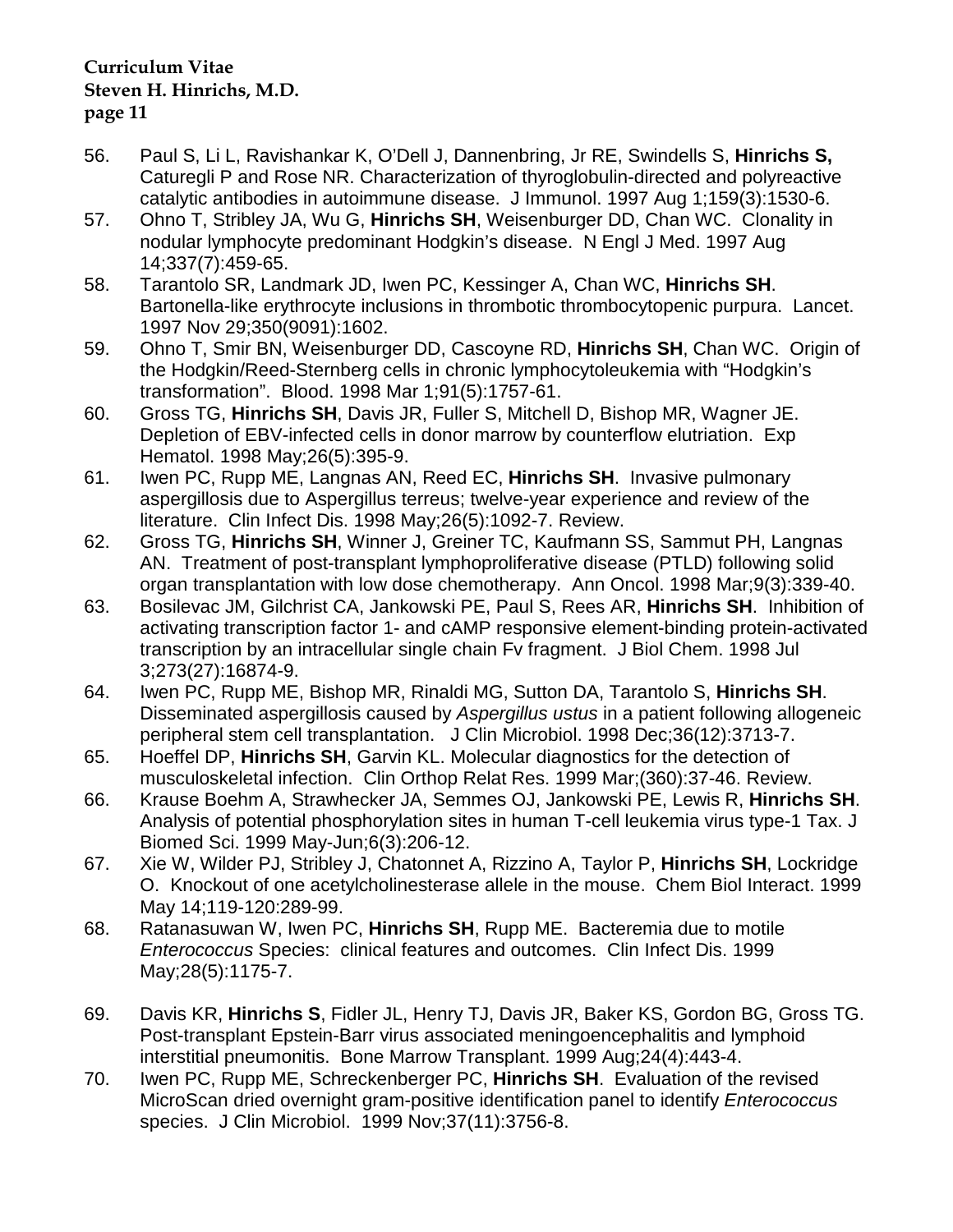- 71. Bosilevac JM, Olsen RJ, Bridge JA, **Hinrichs SH**. Tumor cell viability in clear cell sarcoma requires DNA binding activity of the EWS/ATF1 fusion protein. J Biol Chem 1999 Dec 3;274(49):34811-8.
- 72. Garvin KL, **Hinrichs SH**, Urban JA. Emerging antibiotic-resistant bacteria. Their treatment in total joint arthroplasty. Clin Orthop Relat Res. 1999 Dec;(369):110-23. Review.
- 73. Iwen PC, Sigler L, Tarantolo S, Sutton DA, Rinaldi MG, Lackner RP, McCarthy DI, **Hinrichs SH**. Pulmonary infection caused by *Gymnascella hyalinspora* in a patient with acute myelogenous leukemia. J Clin Microbiol. 2000 Jan;38(1):375-81.
- 74. Henry T, Iwen PC, **Hinrichs SH**. Identification of *Aspergillus* species using internal transcribed spacer regions 1 and 2. J Clin Microbiol. 2000 Apr;38(4): 1510-15.
- 75. Fey PD, Safranek TJ, Rupp ME, Dunne EF, Ribot E, Iwen PC, Bradford PA, Angulo FJ, **Hinrichs SH**. Ceftriaxone-resistant *Salmonella* infection acquired by a child from cattle. N Engl J Med. 2000 Apr 27;342(17):1242-9.
- 76. Jean D, Tellez C, Huang S, Davis DW, Bruns CJ, McConkey DJ, **Hinrichs SH**, Bar-Eli M. Inhibition of tumor growth and metastasis of human melanoma by intracellular anti-ATF-1 single chain Fv fragment. Oncogene. 2000 May 18;19(22):2721-30.
- 77. Xie W, Stribley JA, Chatonnet A, Wailder PJ, Rizzino A, McComb RD, Taylor P, **Hinrichs SH**, Lockridge O. Postnatal developmental delay and supersensitivity to organophosphate in gene-targeted mice lacking acetylcholinesterase. J Pharmacol Exp Ther. 2000 Jun;293(3):896-902.
- 78. Sudan DL, Kaufman SS, Shaw, BW Jr, Fox IJ, McCashland TM, Schafer DF, Radio SJ, **Hinrichs SH**, Vanderhoof JA, Langnas AN. Isolated intestinal transplantation for intestinal failure. Am J Gastroenterol. 2000 Jun;95(6):1506-15.
- 79. Li B, Stribley JA, Ticu A, Xie W, Schopfer LM, Hammond P, Brimijoin S, **Hinrichs SH**, Lockridge O. Abundant tissue butyrylcholinesterase and its possible function in the acetylcholinesterase knockout mouse. J Neurochem. 2000 Sep;75(3):1320-31.
- 80. Greiner TC, Abou-Elella AA, Smir BN, Orazi A, **Hinrichs S**, Anderson J, Gross T, Bierman P, Hauke R. Molecular epidemiology of EBNA-1 substrains of Epstein-Barr virus in post transplant lymphoproliferative disorders which have infrequent p53 mutations. Leuk Lymphoma. 2000 Aug;38(5-6):563-76.
- 81. Iwen PC, Tarantolo SR, Sutton DA, Rinaldi MG, **Hinrichs SH**. Cutaneous infection caused by *Cylindrocarpon lichenicola* in a patient with acute myelogenous leukemia. J Clin Microbiol. 2000 Sep;38(9):3375-8.
- 82. Didier J, Tellez C, Huang S, Davis DW, Bruns CJ, McConkey DJ, **Hinrichs SH**, Bar-Eli M. Regulation of tumor growth and metastasis of human melanoma by the CREB transcription factor family. Mol Cell Biochem. 2000 Sep;212(1-2):19-28.
- 83. Fey PD, Wickert RS, Rupp ME, Safranek TJ, **Hinrichs SH.** Prevalence of Non-0157:H7 Shiga toxin-producing *Escherichia coli* in diarrheal stool samples from Nebraska. Emerg Infect Dis. 2000 Sep-Oct;6(5):530-3. Erratum in: Emerg Infect Dis 2001 May-Jun; 7(3):491.
- 84. Mazlo J, Stanfield RL, Wilson IA, **Hinrichs SH**, Stezowski JJ. Preliminary X-ray diffraction studies of the transcriptional inhibitory antibody Fab41.4. Acta Crystallogr D Biol Crystallogr. 2001 Mar;57(Pt 3):462-4.
- 85. Olsen, RJ, **Hinrichs SH**. Phosphorylation of the EWS IQ domain regulates transcriptional activity of the EWS/ATF1 and EWS/FL I1 fusion proteins. Oncogene.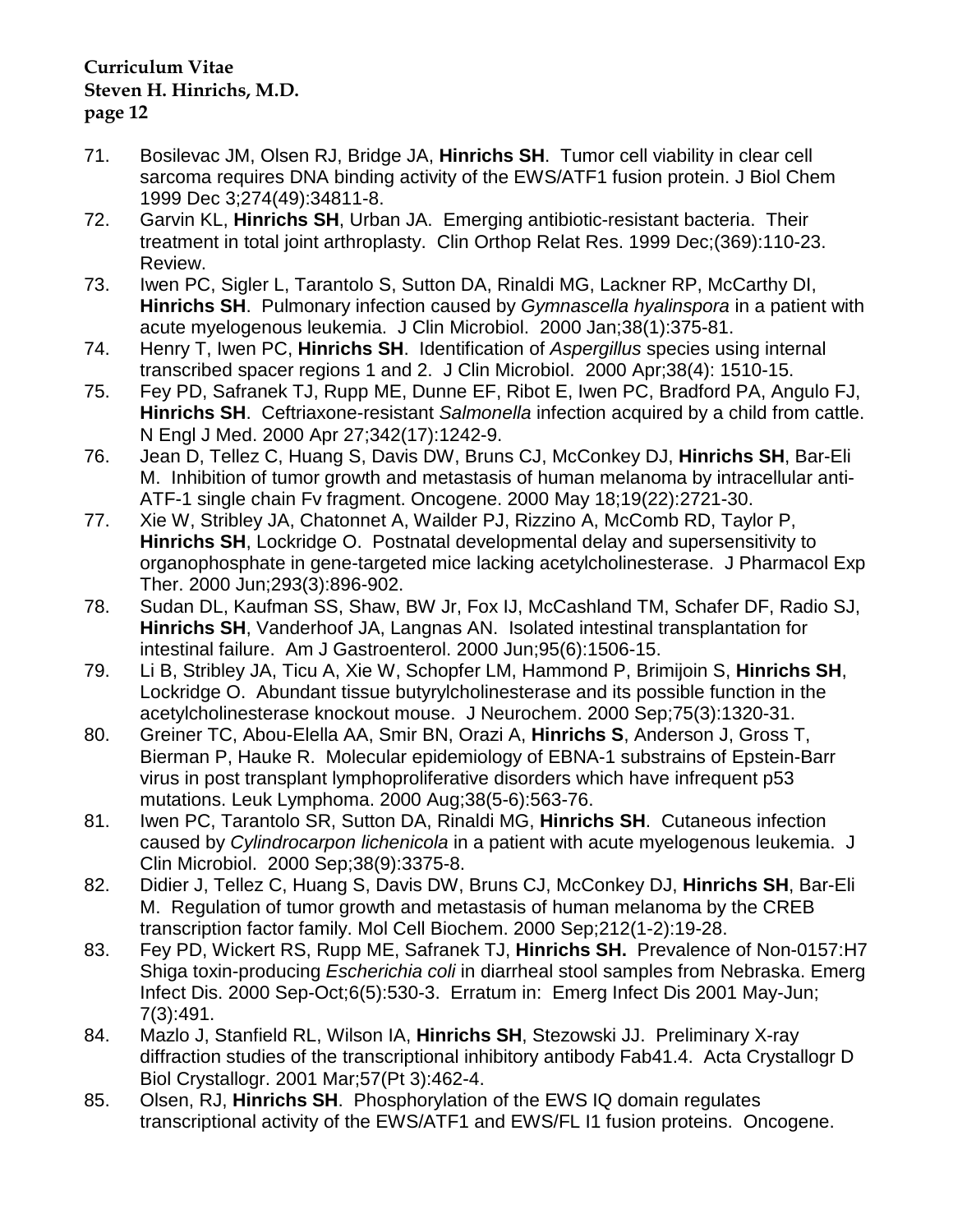2001 Mar 29;20(14): 1756-64.

- 86. Goel A, Baranowska-Kortylewicz J, **Hinrichs SH**, Wisecarver J, Pavlinkova G, Augustine S, Colcher D, Booth BJ, Batra SK. 99mTc-labeled divalent and tetravalent CC49 single-chain Fv's: novel-imaging agents for rapid *in vivo* localization of human colon carcinoma. J Nucl Med. 2001 Oct;42(10):1519-27.
- 87. Iwen PC, **Hinrichs SH**, Rupp ME. Utilization of the internal transcribed spacer regions as molecular targets to detect and identify human fungal pathogens. Med Mycol. 2002 Feb;40(1):87-109. Review.
- 88. Olsen RJ, Tarantolo SR, **Hinichs SH**. Molecular approaches to sarcoma therapy. Sarcoma 2002 Mar;6(1):27-42.
- 89. Liang MH, Geisbert T, Yao Y, **Hinrichs SH**, Giam CZ. Human T-lymphotropic virus type 1 oncoprotein tax promotes S-phase entry but blocks mitosis. J Virol. 2002 Apr;76 (8):4022-33.
- 90. Carattoli A, Tosini F, Giles WP, Rupp ME, **Hinrichs SH**, Angulo FJ, Barrett TJ, Fey PD. Characterization of plasmids carrying CMY-2 from expanded-spectrum cephalosporinresistant Salmonella strains isolated in the United States between 1996 and 1998. Antimicrob Agents Chemother . 2002 May;46(5):1269-72.
- 91. Duysen EG, Stribley JA, Fry DL, **Hinrichs SH**, Lockridge O. Rescue of acetylcholinersterase knockout mouse by feeding a liquid diet; phenotype of the adult acetylcholinesterase deficient mouse. Brain Res Dev Brain Res. 2002 Jul 30;137(1):43-54.
- 92. Stickle DF, Pirruccello SJ, Swindells S, **Hinrichs SH**. Discrepant results of 2 screening tests for anti-HIV antibody. Clin Infect Dis. 2002 Sep 15;35(6);773-4;author reply 774-5.
- 93. Ebeler SE, Brenneman CA, Kim GS, Jewell WT, Webb MR, Chacon-Rodriquez L, MacDonald EA, Cramer AC, Levi A, Ebeler JD, Islas-Trejo A, Kraus A, **Hinrichs SH**, Clifford, AJ. Dietary catechin delays tumor onset in a transgenic mouse model. Am J Clin Nutr. 2002 Oct;76(4):865-72.
- 94. Veligandla SR, **Hinrichs SH**, Rupp ME, Lien EA, Neff JR, Iwen PC. Delayed diagnosis of osseous blastomycosis in two patients following environmental exposure in nonendemic areas. Amer J Clin Pathol. 2002 Oct;118(4):536-541. Review.
- 95. Fey PD, Said-Salim B, Rupp ME, **Hinrichs SH**, Boxrud DJ, Davis CC, Kreiswirth BN, Schlievert PM. Comparative molecular analysis of community-or hospital-acquired methicillin-resistant *Staphylococcus aureus*. Antimicrob Agents Chemother. 2003 Jan;47(1):196-203.
- 96. Holman CJ, Van Burik JA, **Hinrichs SH**, Balfour HH Jr. Specific detection of human BK polyomavirus in urine samples of immunocompromised patients. Clin Diag Lab Immunol, 2003 Jan:10(1):66-9.
- 97. Stickle DF, McKenzie DA, Landmark JD, Pirruccello SJ, Post GR, Iwen PC, Thompson RB, **Hinrichs SH**. Effects of sterilizing gamma irradiation on bloodspot newborn screening tests and whole blood cyclosporine and tacrolimus measurements. Am J Clin Pathol. 2003 Feb;119(2):292-7.
- 98. Birch NC, Stickle DF, Young A, Medina P, **Hinrichs SH**. Evaluation of urine specimen integrity in a public health STD screening program. Am J Clin Pathol. 2003 Apr; 119(4):516-21.
- 99. Olsen RJ, Mazlo J, Koepsell SA, McKeithan TW, **Hinrichs SH.** Minimal structural elements of inhibitory anti-ATF1/CREB single-chain antibody fragment (scFv41.4).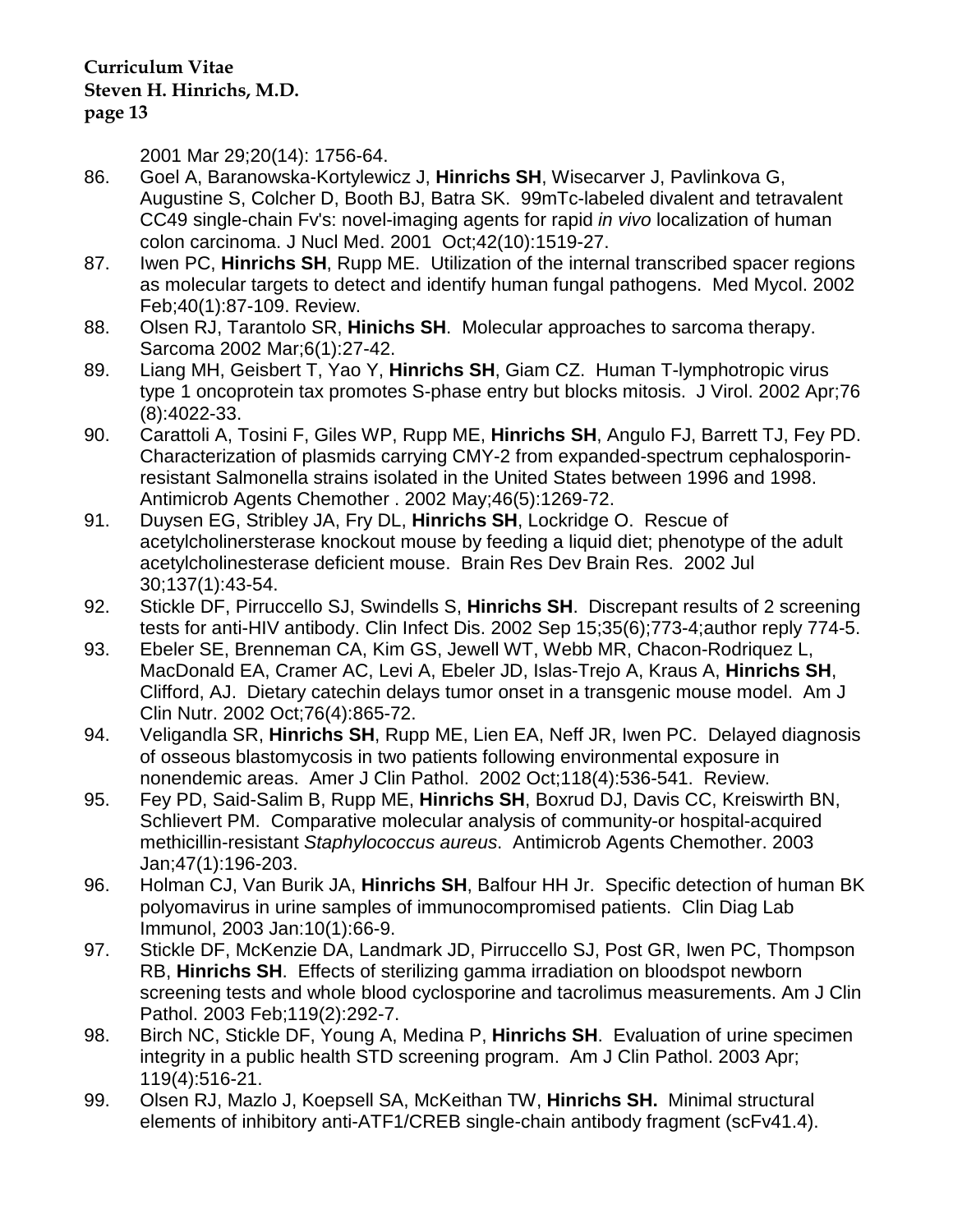Hybrid Hybridomics. 2003 Apr;22(2):65-77.

- 100. Stickle DF, Birch NC, Pirruccello SJ, **Hinrichs SH**. Urine specimen integrity monitoring using the Vitros creatinine assay. Clin Chem Acta. 2003 Aug;334(1-2):253-5.
- 101. Tarkin IS, Henry TJ, Fey PI, Iwen PC, **Hinrichs SH**. PCR rapidly detects methicillinresistant *staphylococci* periprosthetic infection. Clin Orthop Relat Res. 2003 Sep;(414):89-94.
- 102. Bastola DR, Otu HH, Doukas SE, Sayood K, **Hinrichs SH**, Iwen PC. Utilization of the relative complexity measure to construct a phylogenetic tree for fungi. Mycol Res. 2004 Feb;108(Pt 2);117-25. *PMC 15119348*
- 103. Mohamed AM, Bastola DR, Morlock GP, Cooksey RC, **Hinrichs SH.** Temperaturemediated heteroduplex analysis for detection of pncA mutations associated with pyrazinamide resistance and differentiation between Mycobacterium tuberculosis and Mycobacterium bovis using denaturing high-performance liquid chromatography. J Clin Microbiol. 2004 Mar;42(3):1016-23. *PMC 15004047*
- 104. Iwen PC, Freifeld AG, Bruening TA, **Hinrichs SH**. Use of a panfungal PCR assay for detection of fungal pathogens in a commercial blood culture system. J Clin Microbiol. 2004 May;42(5):2292-3. *PMC 15131216*
- 105. Samrrakandi MM, Zhang C, Zhang M, Nietfeldt J, Kim J, Iwen PC, Olson ME, Fey PD, Duhamel GE, **Hinrichs SH**, Cirillo JD, Benson AK. Genome diversity among regional populations of *Francisella tularensis* subspecies *tularensis* and *Francisella tularensis* subspecies *holarctica* isolate from the United States. FEMS Microbiol. Lett. 2004 Aug 1; 237 (1):9-17. *PMC 15268932*
- 106. Koepsell S, Bastola D, **Hinrichs SH**, Griep MA. Thermally denaturing highperformance liquid chromatography analysis of primase activity. Anal Biochem. 2004 Sep 15; 332(2):330-6. *PMC 15325302*
- 107. Mohamed AM, Iwen PC, Tarantolo S, **Hinrichs SH**, 2004*. Mycobacterium Nebraskense* sp. nov., a new slow-growing scotochromogenic species. Inter J Syst Evol Microbiol. 2004 Nov; 54 (Pt 6): 2057-60. *PMC 15545434*
- 108. Volin SJ, **Hinrichs SH**, Garvin KL. Two-stage reimplantation of total joint infections: a comparison of resistant and non-resistant organisms. Clin Orthop Relat Res. 2004 Oct; (427);94-100. *PMC 15552143*
- 109. Koepsell, SA, Hanson S, **Hinrichs SH,** Griep MA. Fluorometric assay for bacterial primases. Anal Biochem. 2005 April 15;339(2);353-5. *PMC 15797579*
- 110. Mohamed AM, Kuyper DJ, Iwen PC, Ali HH, Bastola DR, **Hinrichs, SH**. Computational approach involving use of the internal transcribed spacer 1 region for identification of Myobacterium species. J Clin Microbiol. 2005 Aug;43(8):3811-7. *PMC 16081916*
- 111. Chandio SH, Bastola DR, Iwen PC, **Hinrichs SH**. Identification of Pathogenic Fungi Using Computational and Molecular Biological Approaches. The 2005 IEEE International Conference on Electro Information Technology, May 2005 *PMC not available*
- *112.* Olsen RJ, Lydiatt WM, Koepsell SA, Lydiatt D, Johansson SL, Naumann S, Bridge JA, Neff JR, **Hinrichs SH**, Tarantolo SR. C-erb-B2(HER2/neu) expression in synovial sarcoma of the head and neck. Head Neck 2005 Oct;27(10):883-92. *PMC 16158422*
- 113. Murphy AM, **Hinrichs SH**, Fox P, Stier D. Community and interjurisdictional legal preparedness. J Law Med Ethics 2005 Winter; 33 (4 Suppl): 73-6. *PMC 16689166*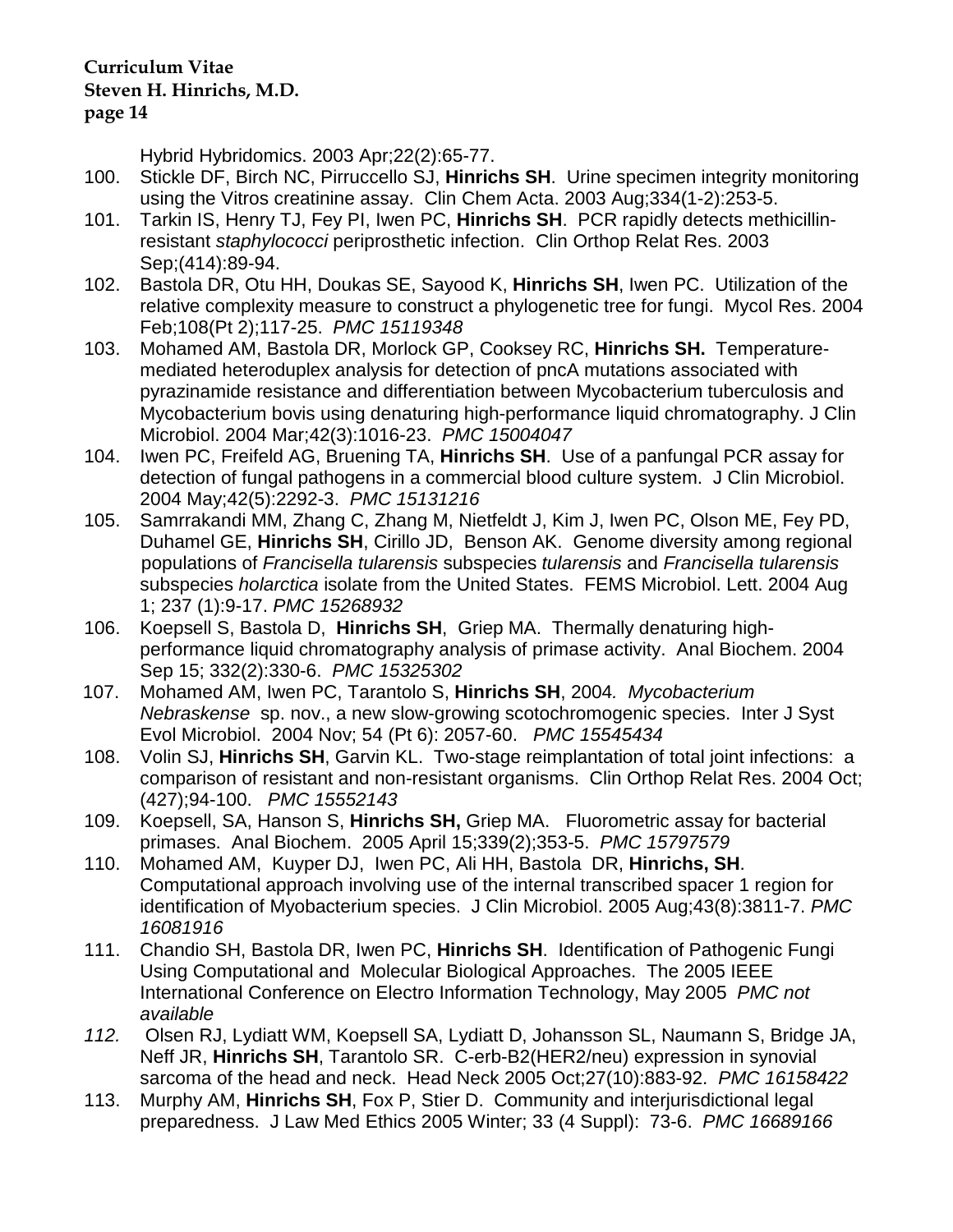- 114. Schweitzer BK, Kramer WL, Sambol AR, Meza JL, **Hinrichs SH**, Iwen PC. Geographic factors contributing to a high seroprevalence of West Nile virus-specific antibodies in humans following an epidemic. Clin Vaccine Immunol. 2006 Mar;13(3):314-8.
- 115. Koepsell SA, Larson MA, Griep MA, **Hinrichs SH** 2006 *Staphylococcus aureus* helicase but not *Escherichia coli* helicase stimulates *S. aureus* primase activity and maintains Initiation specificity. J. Bacteriol*.* 2006 Jul;188(13): 4673-80. *PMC 16788176*
- 116. Dempsey, MP, Nietfeldt, J, Ravel, J, **Hinrichs, SH**, Crawford, R, Benson, AK. Paired end sequence mapping detects extensive genomic rearrangement and translocation during divergence of *Francisella tularensis* subspecies *tularensis* and *Francisella tularensis* subspecies *holarctica* populations. J. Bacteriol 2006 Aug; 188(16) 5904-14
- 117. Johnson, N, Sambol A, Fruhling A, **Hinrichs SH.** Towards the evaluation of a microbiology laboratory system. Proceedings of the Twelfth Americas Conference on Information Systems, August 2006.
- 118. Iwen PC, Tarantolo SR, Mohamed AM, **Hinrichs SH**. First report of *Mycobacterium nebraskense* as a cause of human infection. Diagn Microbiol Infect Dis. 2006 Dec;56(4):451-3. *PMC 16935454*
- 119. Fruhling AL, Sambol A, **Hinrichs SH**, deVreede G. Designing an emergency response system for electronic laboratory diagnostics consultation. HICSS 2006
- 120. Smith PW, Anderson AO, Christopher GW, Cieslak TJ, Devreede GJ, Fosdick GA, Greiner CB, Hauser JM, **Hinrichs SH**, Huebner KD, Iwen PC, Jourdan DR, Kortepeter MG, Landon VP, Lenaghan PA, Leopold RE, Marklund LA, Martin JW, Medcalf SJ, Mussack RJ, Neal RH, Ribner BS, Richmond JY, Rogge C, Roselle GA, Rupp, ME, Sambol AR, Schaefer JE, Sibley J, Streifel AJ, Von Essen SG, Warfield KL. Designing a biocontainment unit to care for patients with serious communicable diseases: a consensus statement. Biosecur Bioterrorist. 2006;4(4):351-65. *PMC17238819*
- 121. Sambol AR, **Hinrichs SH**, Hogrefe WR, Schweitzer BK. Performance of a commercial flavivirus (West Nile) IgM capture analyte specific reagents assay using a screening test for interfering factors (IF) during a West Nile virus epidemic season in Nebraska. Clin Vaccine Immunol. 2007 Jan;14(1):87-9. *PMC 17121982*
- 122. Li B, Schopfer LM, **Hinrichs SH**, Masson P and Lockridge O. Matrix-assisted laser desorption/ionization time-of-flight mass spectrometry assay for organophosporus toxicants bound to human albumin at Tyr 411. Anal Biochem. 2007 Feb 15;361(2):263- 72. *PMC 17188226*
- 123. Chintakayala K, Larson MA, Grainger WH, Scott DJ, Griep MA, **Hinrichs SH**, Soultanas P. Domain swapping reveals that the C- and N-terminal domains of DnaG and DnaB, respectively, are functional homologues. Molecular Microbiol, 2007 Mar;63(6):1629-39. *PMC 17367384*
- 124. Sayood K, Bastola D, Iwen P, **Hinrichs SH**. Use of Average Mutual Information for Fungal and Mycobacterial Differentiation 2007 International Conference on Bioinformatics and Computational Biology (BIOCOMP'07: June 25-28, 2007)
- 125. Griep MA, Blood S, Larson MA, Koepsell SA, **Hinrichs SH**. Myricetin inhibits  *Escherichia coli* DnaB helicase but not primase. Bioorg Med Chem 2007 Nov 15; 15(22):7203-8 *PMC* 17851081
- 126. Fey PD, Dempsey MP, Olson ME, Chrustowski MS, Engle JL, Jay JJ, Dobson ME, Kalasinsky KS, Shea AA, Iwen PC, Wickert RC, Francesconi SC, Crawford RM,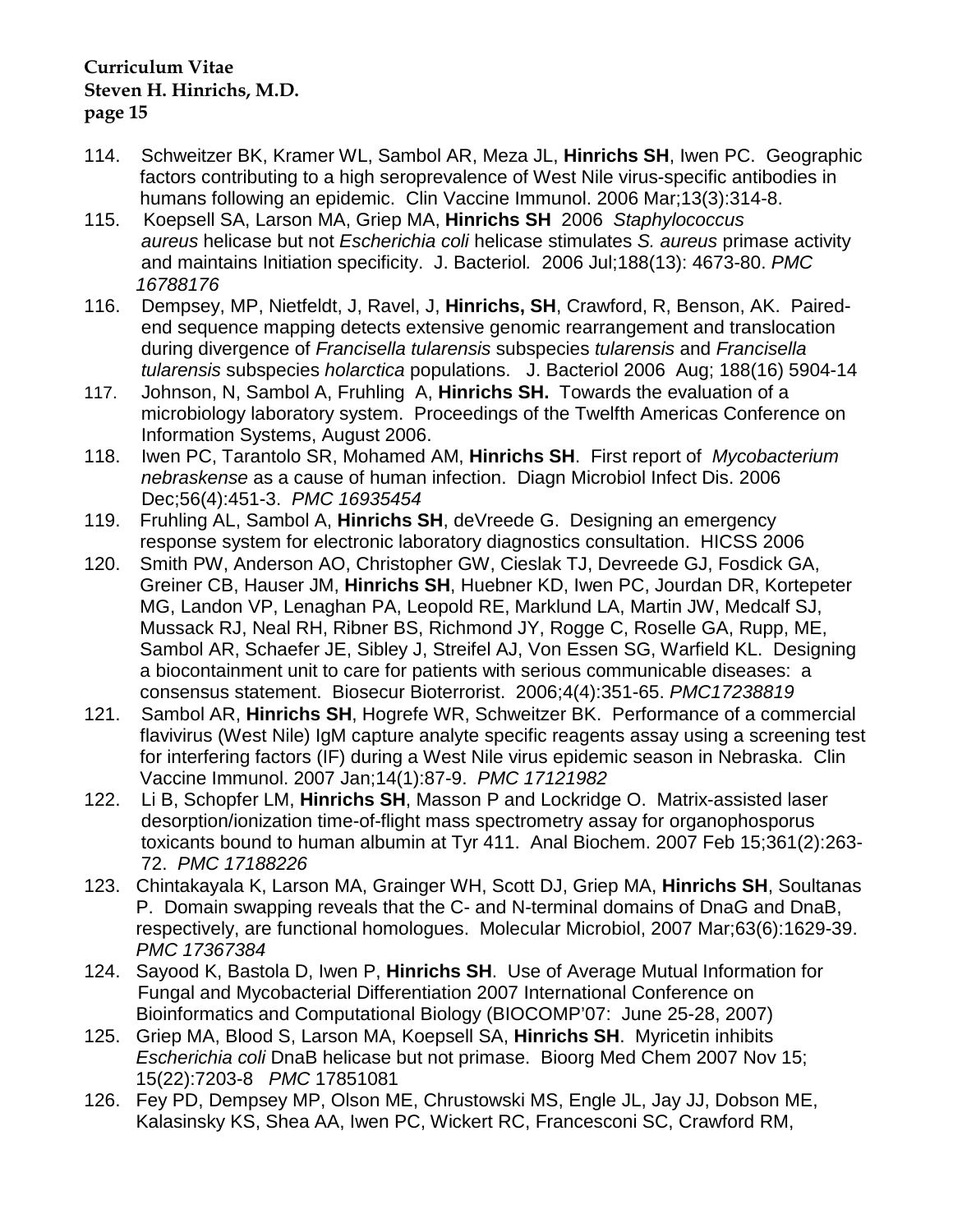**Hinrichs SH**. Molecular Analysis of *Francisella tularensis* Subspecies *tularensis* and *holarctica*. Am J Clin Pathol 2007:128(6):926-35 *PMC18024317*

- 127. Dempsey MP, Dobson M, Zhang C, Zhang M, Lion C, Gutierrez-Martin CB, Iwen PC, Fey PD, Olson ME, Niemeyer D, Francesconi S, Crawford R, Stanley M, Rhodes J, Wagner DM, Vogler AJ, Birdsell D, Keim P, Johansson A, **Hinrichs SH**, Benson AK. Genomic deletion marking an emerging subclone of Francisella tularensis subsp holarctica in France and the Iberian Peninsula. Appl Environ Microbiol. 2007 Nov; 73(22):7465-70. *PMC 17890329*
- 128. Duysen EG, Li B, Carlson M, Li YF, Wieseler S, **Hinrichs SH**, Lockridge O. Increased Hepatotoxicity and Cardia Fibrosis in Cocaine Treated Butyrylcholinesterase Knockout Mice. Basic & Clinical Pharmacology & Toxicology (2008) 103 (6):514-521. *PMC 18577514*
- 129. Chintakayala K, Larson MA, Griep MA, **Hinrichs SH** and Soultanas P. Conserved residues of the C-terminal p16 domain of primase are involved in modulating the activity of the bacterial primosome. Mol Microbiol. 2008 Apr;68(2):360-71. *PMC 18366438*
- 130. Koepsell SA, Larson MA, Frey CA, **Hinrichs SH** and Griep MA. *Staphylococcus aureus* Primase Has Higher Initiation Specificity, Interacts with Single-stranded DNA Stronger, but Is Less Stimulated by Its Helicase than *Escherichia coli* Primase. Mol Microbiol (2008) 68(6):1570-82.*PMC 18452509*
- 131. Lockridge O, Xue W, Gaydess A, Grigoryan H, Ding S, Schopfer L, **Hinrichs SH**, Masson P. Pseudo-esterase activity of human albumin: slow turnover on Tyr 411 and stable acetylation of 82 residues including 59 lysines. J Biol Chem. 2008 283(33): 22582-90. *PMC 18577514*
- 132. Ding SJ, Carr J, Carlson JE, Xue W, Li Y, Schopfer LM, Bin L, Nachon F, Asojo O, Thompson CM, **Hinrichs SH**, Masson P, Lockridge O. Five tyrosines and two serines in human albumin are labeled by the organophosphorus agent FP-biotin. Chem Res Toxicol 2008 21(9): 1787-94. *PMC 18707141*
- 133. Larson MA, Bressani R, Sayood K, Corn JE, Berger JM, Griep MA and **Hinrichs SH.**  Hyperthermophilic Aquifex aeolicus initiates primer synthesis on a limited set of trinucleotides comprised of cystosines and guanines. Nucleic Acids Res. 2008 Aug 6:1-10. *PMC 18684998*
- 134. Duysen EG, Li B, Carlson M, Li YF, Wieseler S, **Hinrichs SH**, Lockridge O. Increased hepatotoxicity and cardiac fibrosis in cocaine-treated butyrylcholinesterase knockout mice. Basic Clinic Pharmacol Toxicol. 2008 Dec;103(6):514-21. *PMC 19067679*
- 135. Sambol, AR, **Hinrichs SH**. Evaluation of a new West Nile Virus lateral-flow rapid IgM assay. J Virol Methods 2009 Jan 9. *PMC19138705*
- 136. Li B, Schopfer LM, Grigoryan H, Thompson CM, **Hinrichs SH**, Masson P, Lockridge O. Tyrosines of human and mouse transferring covalently labeled by organophosphorus agents: a new motif for binding to proteins that have no active site serine. Toxicol Sci 2009 (1):144-55. *PMC 18930948*
- 137. Bills ND, **Hinrichs SH**, Aden TA, Wickert RS, Iwen PC. Molecular identification of Mycobacterium chimaera as a cause of infection in a patient with chronic obstructive pulmonary disease. Diagn Microbiol Infect Dis. 2009 Mar;63(3):292-5. *PMC19216940*
- 138. Chintakayala K, Machon C, Haroniti A, Larson MA, **Hinrichs SH**, Griep MA, Soultanas, P Allosteric regulation of the primase (DnaG) activity by the clamp-loader (tau) in vitro. Mol.Microbiol 2009 Apr;72(2):537-49 *PMC 19415803*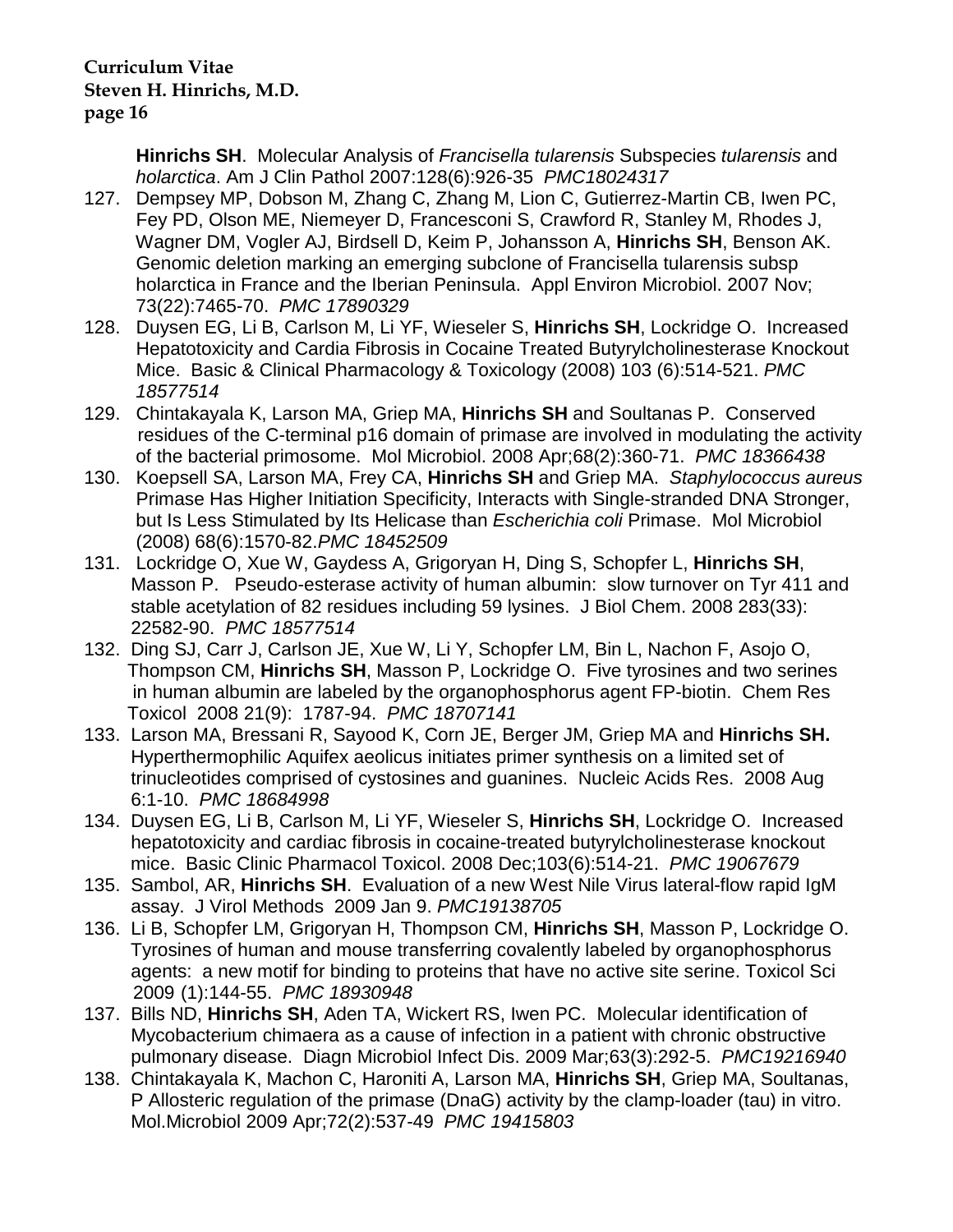- 139. Barabote, RD, Xie G, Brettin TS, **Hinrichs SH**, Fey PD, Jay JJ, Engle JL, Godbole SD, Noronha JM, Scheuermann RH, Zhou LW, Lion C, Dempsey MP Complete Genome Sequence of Francisella tularensis Subspecies holarctica FTNF002-00 *PMC 19756146*
- 140. Napier JE, **Hinrichs SH**, Lampen F, Iwen PC, Wickert RS, Garrett JL, Aden TA, Restis E, Curro TG, Simmons LG, Armstrong DL. An outbreak of avian mycobacteriosis caused by Mycobacterium intracellulare in little blue penguins (Eudyptula minor). J Zoo Wildl Med. 2009 Dec;40(4):680-6. *PMC 20063814*
- 141. Bryant KA, Kinkead LC, Larson MA, **Hinrichs SH**, Fey PD. Genetic analysis of the Staphylococcus epidermidis Macromolecular Synthesis Operon: Serp1129 is an ATP binding protein and sigA transcription is regulated by both sigma- and sigmaB-dependent promoters. BMC Microbiol. 2010 Jan 12;10(1)8. *PMC 20067631*
- 142. [Nalbantoglu U,](http://www.ncbi.nlm.nih.gov/pubmed?term=%22Nalbantoglu%20U%22%5BAuthor%5D) [Sayood K,](http://www.ncbi.nlm.nih.gov/pubmed?term=%22Sayood%20K%22%5BAuthor%5D) [Dempsey MP,](http://www.ncbi.nlm.nih.gov/pubmed?term=%22Dempsey%20MP%22%5BAuthor%5D) [Iwen PC,](http://www.ncbi.nlm.nih.gov/pubmed?term=%22Iwen%20PC%22%5BAuthor%5D) [Francesconi SC,](http://www.ncbi.nlm.nih.gov/pubmed?term=%22Francesconi%20SC%22%5BAuthor%5D) [Barabote RD,](http://www.ncbi.nlm.nih.gov/pubmed?term=%22Barabote%20RD%22%5BAuthor%5D) [Xie](http://www.ncbi.nlm.nih.gov/pubmed?term=%22Xie%20G%22%5BAuthor%5D)  [G,](http://www.ncbi.nlm.nih.gov/pubmed?term=%22Xie%20G%22%5BAuthor%5D) [Brettin TS,](http://www.ncbi.nlm.nih.gov/pubmed?term=%22Brettin%20TS%22%5BAuthor%5D) **[Hinrichs SH](http://www.ncbi.nlm.nih.gov/pubmed?term=%22Hinrichs%20SH%22%5BAuthor%5D)**, [Fey PD.](http://www.ncbi.nlm.nih.gov/pubmed?term=%22Fey%20PD%22%5BAuthor%5D) Large direct repeats are responsible for genomic rearrangements between a clinical isolate of Francisella tularensis subsp tularensis A.I and Schu S4. PLoS One 2010 Feb 3;5(2)e9007 *PMC: 20140244*
- 143. Sambol AR, Abdalhamid B, Lyden ER, Aden TA, Noel RK, **Hinrichs SH**. Use of rapid influenza diagnostic tests under field conditions as a screening tool during an outbreak of the 2009 novel influenza virus: Practical considerations. J Clin Virol. 2010 Jan 15. *PMC* 20080438
- 144. Larson MA, Griep MA, Bressani R, Chintakayalo K, Soultanas P, **Hinrichs SH.** Class specific restriction define primase interactions with DNA template and replicative helicase. Nucleic Acids Res. 2010 June 38;(13)1-12. *PMC: 20591822*
- 145. Abdalhamid B, **Hinrichs SH**, Garrett JL, O'Neill JM, Hansen-Cain KM, Armbrust AA, and Iwen PC. Utilization of the QuantiFERON-TB Gold test in a 2-step process with the tuberculin skin test to evaluate healthcare workers for latent tuberculosis. J.Clin. Microbiol. 2010 August 48:2955-6, PMC: 20573876.

# **Chapters in books:**

- 1. Gardner MB, WG Sullivan, **SH Hinrichs**. The pathology of viral infections. In: H. Rothschild, (Ed.) Human Virology, Oxford University Press, Chapter 3, pp. 65-86, 1986.
- 2. Gardner MB, PA Luciw, **SH Hinrichs**. Molecular Immunopathology. In Proceedings of the Thirty 8th Annual Meeting of the American College of Veterinary Pathologists.
- 3. Nerenberg M, **SH Hinrichs**, RK Reynolds, J Vogel, G Jay. A transgenic mouse model for the study of human T-lymphotropic virus type I. In: Liu, D.T., Marshak, D.R. and Schecter, A.N. (Eds): Therapeutic Peptides and Proteins: Assessing the New Technology.
- 4. **Hinrichs SH**, L Chen, J Fontes, G Jay. Human T-lymphotropic Virus Type I: Studies of Disease Cold Spring Harbor, New York, 1988. Mechanism in a Transgenic Mouse system. In: R. Gallo (Ed.) The Human Retroviruses, Academic Press, Inc., pp. 227-43, 1991. Cancer Research Fund. pp. 259-74, 1992.
- 5. **Hinrichs SH**, JD Fontes, ND Bills, PD Schneider. Transgenic models of human cancer. In: Sugimura, T., Terada, M. and Harris, K. (Eds.) Multi-stage Carcinogenesis; 22nd International Symposium of the Princess Takamatsu.
- 6. Traystman MD, **Hinrichs SH.** Molecular Basis of Human Disease**.** In: J. Linder and I. Damjanov, (Eds.) Anderson's Pathology, Mosby-Year Book, Chap. 15, 1:311-323, 1996.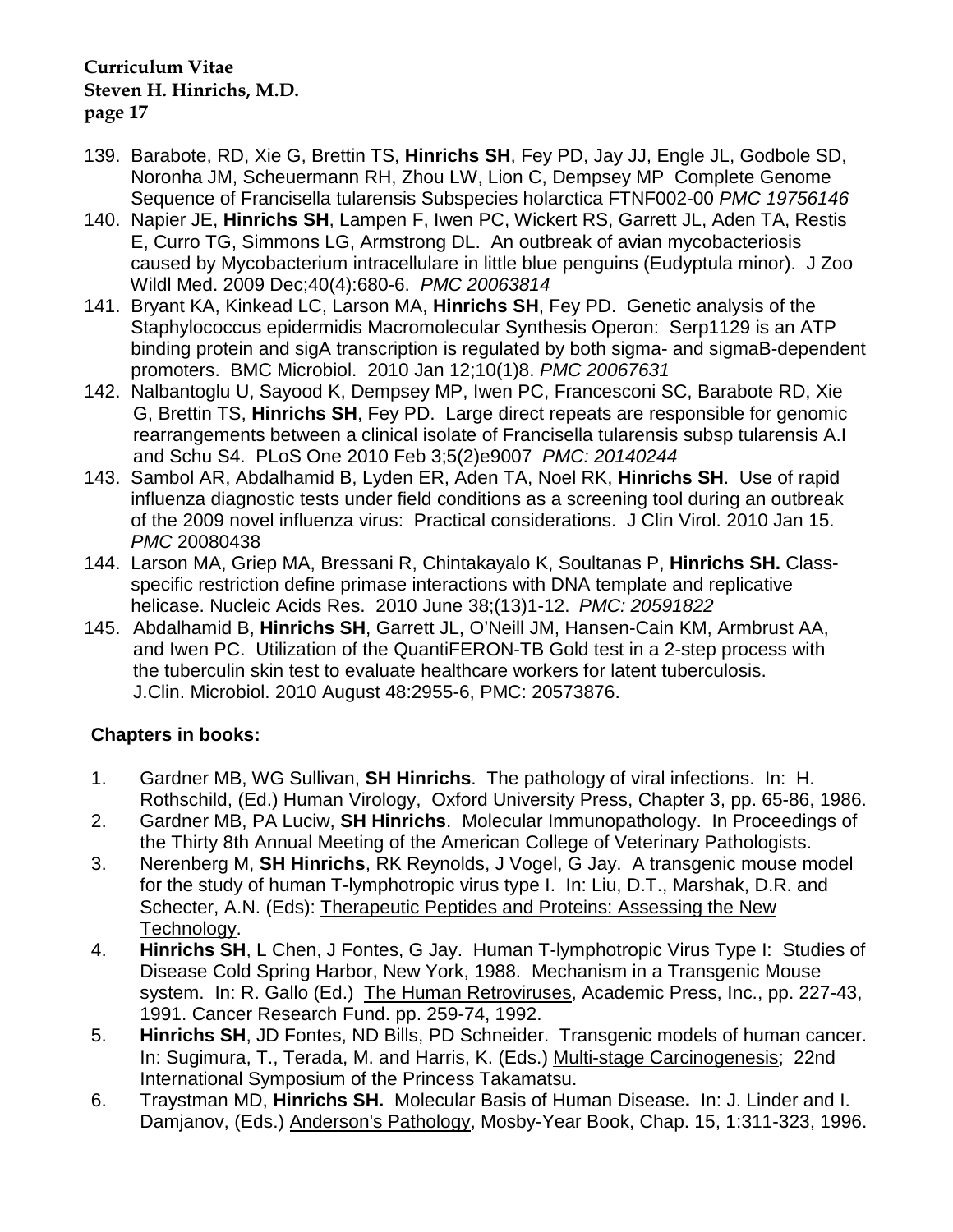- 7. Mun PA, Jacobs DS. (Contributors: **Hinrichs SH**, Ost, M.D.) Anatomic Pathology**.** In: Jacobs, D.S., Demott, W.R., Grady, H.J., Horvaat, R.T., Huestis, D.W., Kasten Jr., B.L., (Eds.) Laboratory Test Handbook, 4th Edition with Key Word Index, LEXI-COMP Inc., Hudson (Cleveland), 1996.
- 8. Horvath RT, **Hinrichs SH,** Tilzer LL. (Contributors: Bridge, J, Persons, D., Murphy, PD.) Molecular Pathology. In: Jacobs, D.S., Demott, W.R., Grady, H.J., Horvaat, R.T., Huestis, D.W., Kasten Jr., B.L., (Eds.) Laboratory Test Handbook, 4th Edition with Key Word Index, LEXI-COMP Inc., Hudson (Cleveland), 1996.
- 9. **Hinrichs, S.H.**, Contributor: in Jacobs, D.S., Demott, W.R., Grady, H.J., Horvaat, R.T., Huestis, D.W., Kasten Jr., B.L., (Eds.) Laboratory Test Handbook, C O N C I C E, LEXI-COMP Inc., Hudson (Cleveland), 1996.
- 10. **Hinrichs, S.H.**, S. Haggerty, C. Harrison. Viral Diseases. In: J. Linder and I. Damjanov, (Eds.) Anderson's Pathology, Mosby-Year Book, Chap. 36, 1:886-950.
- 11. Ebeler SE, Clifford AJ, Ebeler JD, Bills ND, **Hinrichs SH**. An *in vivo* experimental protocol for identifying and evaluating dietary factors that delay tumor onset: Effect of red wine solids. Wine Nutritional and Therapeutic Benefits. In: Watkins TR (Ed.) ACS Symposium Series 661, American Chemical Society, Washington D.C., Chap. 16, pp. 215-229, 1997.
- 12. **Hinrichs SH**, Wisecarver JL., (Guest Editor): Molecular methods in diagnostic microbiology; In: Clinics in Laboratory Medicine. 23(4) December 2003.
- 13. Kingston A, Morien M, **Hinrichs SH.** Bioterrorism Preparedness: The Challenge of Disparate Populations. In Satcher D, Pamies RJ (eds.): *Multicultural Medicine and Health Disparities.* New York, McGraw Hill, Chap. 32, pp. 533-540, 2005

# **Books or journals edited:**

*Ad hoc reviewer:* New England Journal of Medicine **American Journal of Pathology** Molecular Pathology Journal of Biomedical Science Journal of Laboratory Medicine

# **Abstracts: not recorded**

# **Preliminary communications:**

- 1. Bastola DR, Otu HH, Doukas SE, Sayood K, **Hinrichs SH**, Iwen PC. Utilization of the relative complexity measure to construct a phylogenetic tree for fungi. ASM (103<sup>rd</sup>) General Meeting), May, 18-22, 2003
- 2. Stickle DF, Naushad H, **Hinrichs SH**, Pirruccello SJ. Quantitative data analysis for the bloodspot biotinidase newborn screening assay using a desktop scanner. Computer applications. Am Assoc Clin Chem (Phildelphia) July, 2003

# **Presentations and Invited Lectureships/Meetings:**

- **1990:** UCLA Molecular Biology Symposium, Taos, NM, Transgenic Animals in Medicine "Models of Human Retrovirus-Induced Disease in Transgenic Mice"
- **1991:** FASEB Mini Symposium, Atlanta, GA, Pathology of Transgenic Animals "Cellular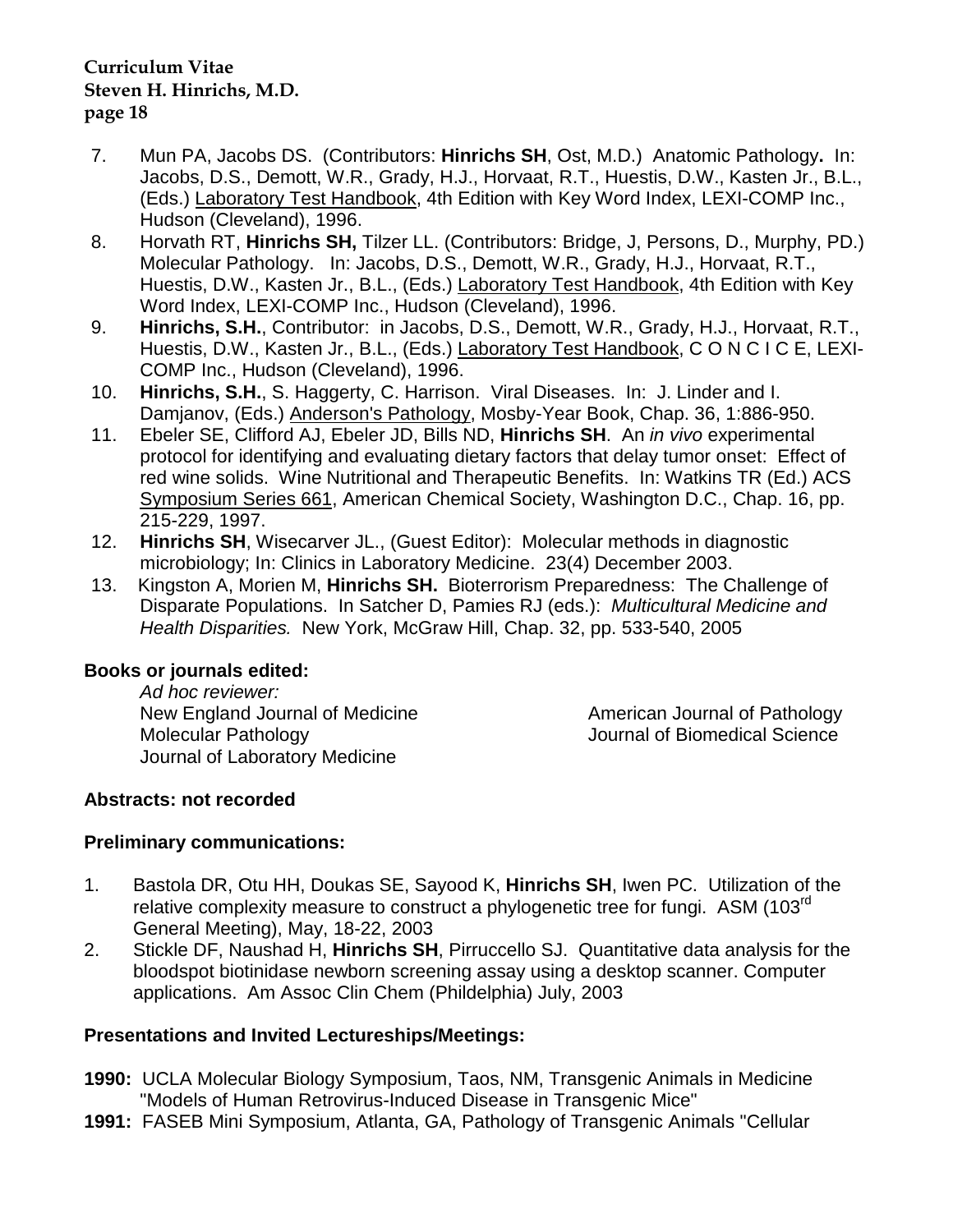#### **page 19**

Effects of Viral Genes in Transgenic Mice"

- **1991:** Princess Takamatsu Cancer Research Conference, Tokyo, Japan. "Models of Human Disease in Transgenic Mice"
- **1992:** Diagnostic Applications of PCR for Clinical Diagnosis. Damon Binford Society of Infectious Disease Pathologists IAP, Atlanta, GA. "Use of transgenic mice to explore gene function of oncogenic viruses"
- **1994:** AFIP "Animal Models of Human Disease" on CD ROM. "Transgenic mouse model of neurofibromatosis"
- **1995:** American Cancer Society Symposium, Omaha, NE. "Role of Viruses in Human Cancer"
- **1995:** LifeQuest TV presentation, Omaha, NE, "Rapid Viral Diagnosis"
- **1995:** NE Education and Training Center, Nebraska HIV Coordinators, Omaha, NE, "Laboratory Diagnosis of HIV, Update 1995"
- **1995** American Cancer Society Symposium, Omaha, NE
- **1995:** Pan-American Group for Rapid Diagnosis, Tampa, FL "Role of EBV Serology in the Liver and Bone Marrow Transplant"
- **1995:** Nebraska Association of Pathologists, "Viral Diagnostics by Molecular Methods". Omaha, NE, 9/20/95
- **1995:** Oncology Fall Seminar presented by The Radiation Therapist Subcommittee of the American Cancer Society. "The Role of Viruses in the Development of Human Cancers", 10/14
- **1996:** Albert Einstein College of Medicine/Montefiore Medical Center, New York, NY. "Role of ATF/CREB in Viral Transcription" 06/24-15
- **1996:** Molecular Biology Symposium, "An Inhibitory Protein of ATF-mediated Transcription, University of NE Kearney, NE. 09/5-6
- **1996:** University of Nebraska at Lincoln, Department of Chemistry Grand Rounds, "Structural Studies of an Inhibitory Protein of ATF-mediated Transcription", 09/19
- **1996:** "The Virus-cancer Connection: Recent Research Efforts" 12/06/96
- **1996:** Nebraska City, NE, Antibody Interest Group. "Inhibitory Activity by a scFv".
- **1997:** Iowa Society of Cytology Fall Meeting, Council Bluffs, IA, 09/19.
- **1997:** UNMC Section of Oncology/Hematology/Allogeneic Transplant Meeting, "Quantitative Viral Testing", 10/17
- **1997:** UNMC Section of Oncology/Hematology/Allogeneic Transplant Meeting, "New Approaches to Anti-viral Therapy" 11/07
- **1997:** Nebraska STD Control Program quarterly staff meeting, 12/18. "STD Laboratory Test Types"
- **1998:** UNMC Board of Visitors "Ethical issues of new technology"
- **1998:** University of Nebraska Board of Regents, Cloning and Organ transplantation, Panel discussion
- **1998:** HIV Education Conference, Public Health Network UNMC, 10/98
- **1998:** NHS Section of Oncology/Hematology/Allogeneic Transplant Meeting, "Review HHV6 in bone marrow transplantation populations", 12/98
- **1998:** Canedy Institute Program on Medical Leadership, Storz Meeting Rm., North Campus; 09/18, 09/19, 10/01, 10/02, 10/03, 11/06, 11/07, 11/12, 11/14
- **1998:** Association of Public Health Laboratories (APHL) Washington, D.C., October
- **1999:** American Society of Clinical Pathologists, Development of new business strategies for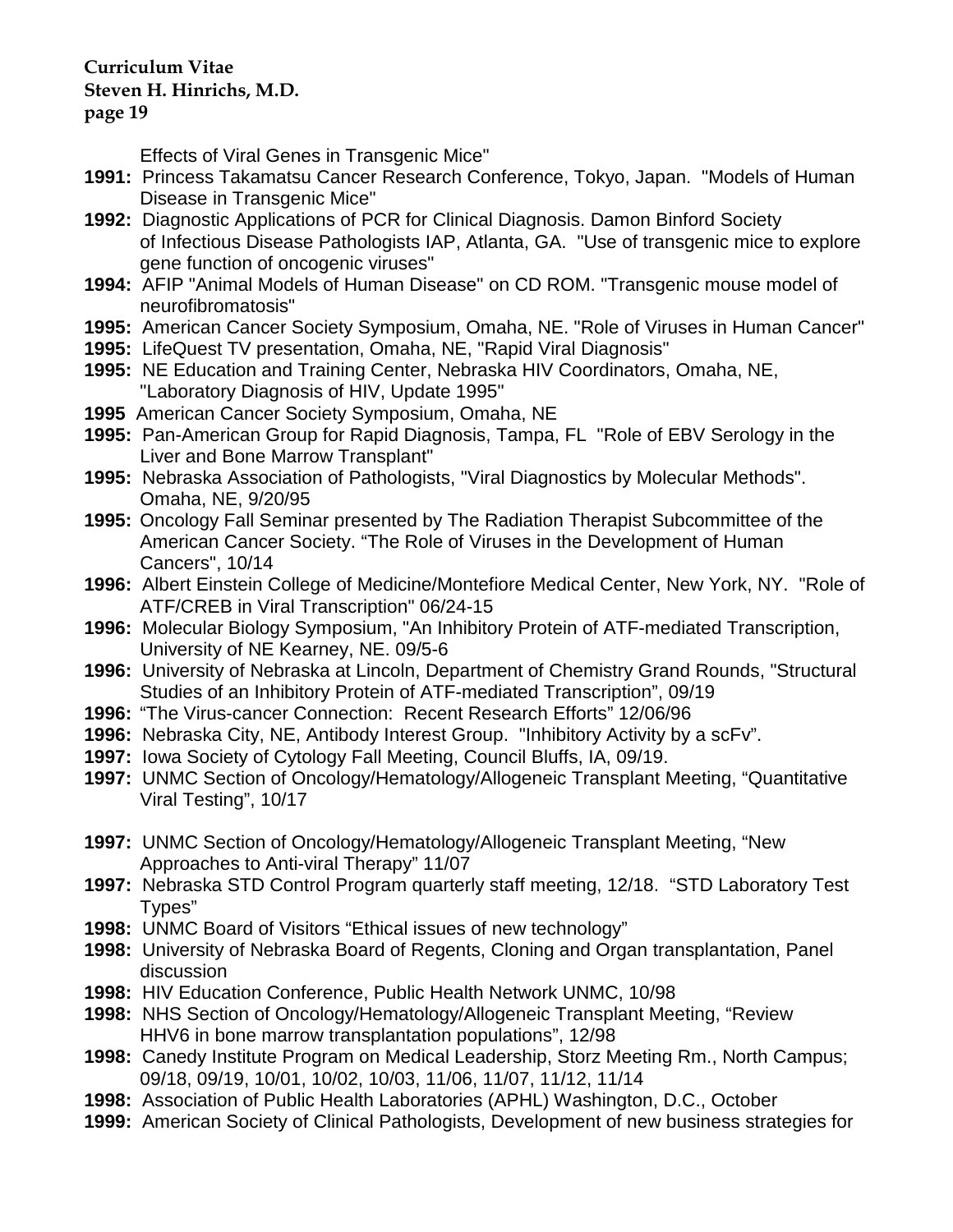**page 20**

the next millennium, 01/09

- **1999:** University of Texas Medical Center, Houston, Department of Pathology Grand Rounds, "New Molecular Strategies for Cancer Therapeutics"
- **1999:** Association of Medical School Microbiology & Immunology Chairs, St. Lucia, 01/23 -25
- **1999:** 19th Annual Infectious Diseases Spring Symposium, UNMC, ESH. "Recent advances in diagnostic testing for virology", 04/29
- **1999:** Association of Public Health Laboratories (APHL) Washington, D.C., June
- **1999:** University of Nebraska, Kearney, Sigma Xi Lectureship. "Future Prospects in Molecular Microbiology" 11/16
- **1999:** Association of Public Health Laboratories (APHL) Washington, D.C., 11/11-12
- **1999:** Association of Medical School Microbiology & Immunology Chairs, St. Lucia 01/23-25
- **2000:** Association of Public Health Laboratories, CDC meeting "Surveillance Systems Integration Project (SSIP)", Atlanta, GA, January
- **2000:** *E .coli* Executive Committee Meeting, UNL, 01/21
- **2000:** NEDDS Stakeholders Meeting, Atlanta, GA, 03/30-31
- **2000:** Association of Public Health Laboratories, CDC meeting, Atlanta, GA, 04/20
- **2000:** Association of Microbiology Meeting, Los Angeles, CA, 05/12-13
- **2000:** NPHL Seminar presentation: "State of Art Testing for STD", UNMC, 06/09
- **2000:** APHL Annual Planning Conference, "Electronic Laboratory Reporting" St. Louis, MO, 06/12-13
- **2000:** CDC meeting, "Genetics competencies in Public Health" Atlanta, GA 08/16-17
- **2000:** NHHS: "Emerging Infections in NE: 2000 and Beyond" Lincoln, NE 09/14
- **2000:** NTLN meeting, UNMC, 10/18-19
- **2000:** Region VII Infertility Prevention Advisory Cmte Mtg, Kansas City, MO, 10/30-31
- **2000:** NIH Clinical Oncology Study Section, Washington DC, 11/06-08
- **2000:** CDC meeting re: HISSB (Health Info and Survey Systems) Atlanta, GA, 11/09
- **2001:** APHL Leadership Meeting, Yountville, CA, 01/12-14
- **2001:** Kiwanis Club of Omaha, Inc., Omaha, NE, "Protecting the Public Health", 05/18
- **2001:** National Laboratory System Mtg, APHL/CDC, Atlanta, GA, 06/04
- **2001:** APHL Planning Meeting, Portland, OR, 06/10-12
- **2001:** Agro-Medicine Consortium, "Public Health and Rural Medicine: Current Issues and Controversies; Kearney, NE, 09/01
- **2001:** UNMC/NHS, Lunch and Learn presentation regarding Bioterrorism, 10/05
- **2001:** UNMC Chancellor's Council Meeting regarding UNMC security including bioterrorism, 10/09
- **2001:** NETV Interview with Carol Shrader regarding Bioterrorism and Public Health, 10/11
- **2001:** Nebraskans for Research: Steering committee presentation, Countryside Community Church –spoke to general public and UNMC colleagues regarding Bioterrorism and Public Health, 10/15
- **2000:** UNMC/NHS, Lunch and Learn presentation regarding Bioterrorism, 10/15
- **2001:** Chancellor's Board of Counselors, Lincoln, NE, University preparation for bioterrorism. 10/18
- **2001:** Scott Conference Center, Nebraskans for Research Forum: Bioterrorism and Public Health, Local preparedness for Bioterrorism, "How will we know if there is a problem?"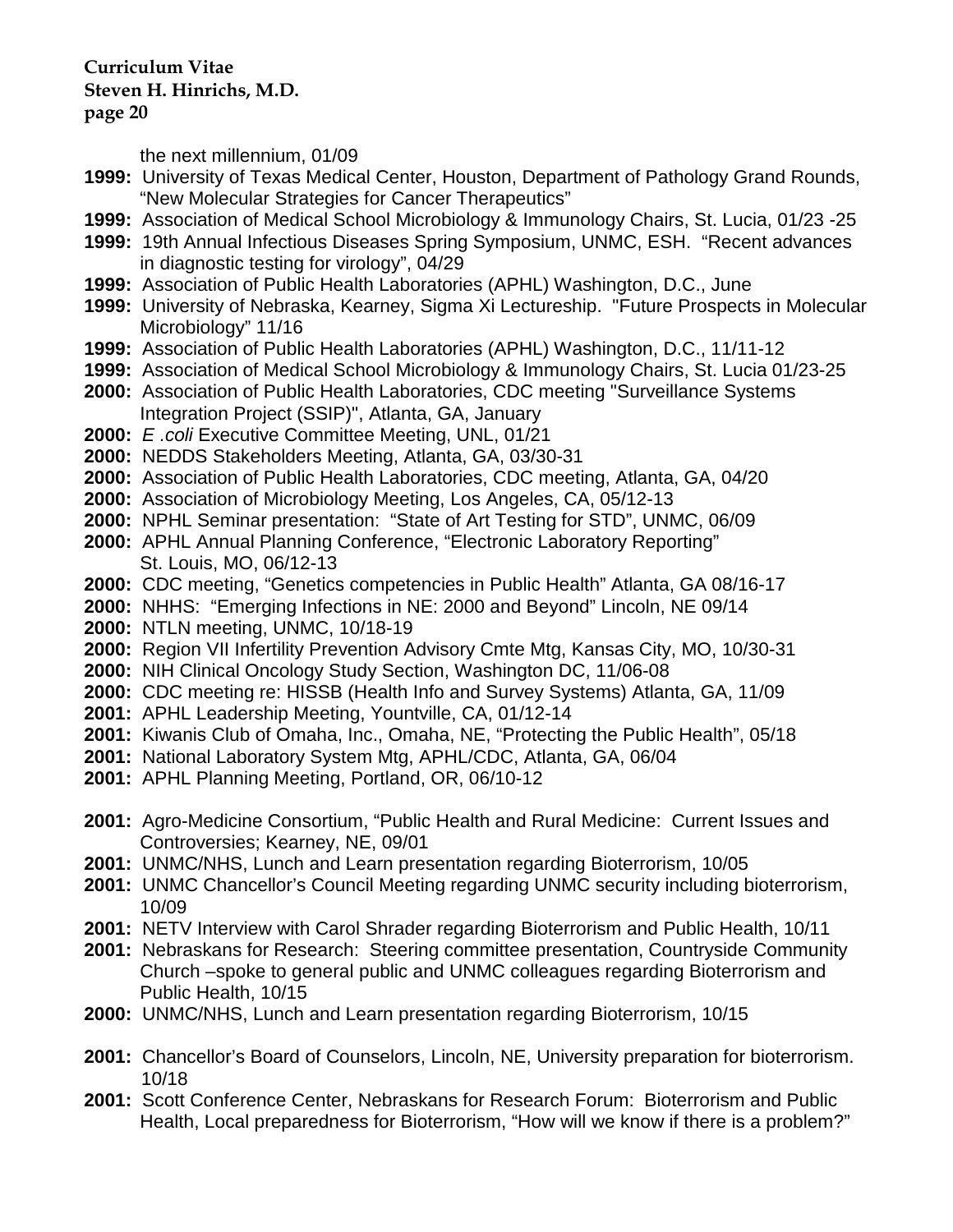**page 21**

10/24

- **2001:** NHS Lunch and Learn: Bioterrorism and Public Health, 10/24
- **2001:** Senator Chuck Hagel briefing, 10/28
- **2001:** UNMC representative, Kiewit Institute presentation on informatics, IBM, White Plains, NY, 10/08
- **2001:** ASCP special teleconference, "Bioterrorism Preparedness: A Walk Through Laboratory Protocols"
- **2001:** Health and Human Services Committee, Lincoln, Panel Participant (Crouse, Hinrichs, Nelson, Bartee), 11/02.
- **2001**: Nebraska Electronic Laboratory Reporting Site Visit. "NEDSS participation in ELR" "Planning activities in ELR in Nebraska" "Legality (Acceptability of lab data to pass through CDC from national labs" 12/19
- **2002:** Present 'Health Informatics Program and Public Health' UNMC, 02/21
- **2002:** Business-Higher Education Forum, 2002 Winter Meeting, "Terrorism and the Nation's Security", Scottsdale, AZ, 03/02
- **2002:** Present on Higher Education Forum Panel, to CEOs, and personnel of universities, Lincoln, NE, 03/12
- **2002:** Rotary Meeting at Field Club, Bioterrorism, 03/27
- **2002:** Speaker: Bioterrorism at Omaha CREW Banquet, 04/27
- **2002:** Promoting Research Collaborations. Mahoney State Park, "Infectious Diseases/Anti-Bioterrorism Research", 04/29
- **2002:** Chancellor's Unit Meeting (HPTC, RHEN, Public Affairs, Alumni Affairs), "Bioterrorism" 05/01
- **2002:** Mid-America Hospital Alliance (MAHA) panel, UNMC, 05/10
- **2002:** Homeland Security Meeting with Lt. Gov. Dave Heineman, UNMC, 05/28
- **2002:** UNMC Student Senate, Bioterrorism presentation, CON, 06/03
- **2002:** University of Kansas Merrill Advanced Studies Center "University Role in Bioterrorism Preparedness", 06/13
- **2002:** Homeland Security Policy Group Meeting re: Food Safety AFDO, Lincoln, NE, 07/18
- **2002:** Meet at UNL, Bioterrorism Task Force with Dr. Dennis Smith, 08/08
- **2002:** Antibiotic Subcommittee mtg, Healthcare Epidemiology, UNMC, 08/26
- **2002:** NTV Kearney interview re: Bioterrorism, 09/06
- **2002:** Present t STD meeting, Chalco Hills Recreation Center, 09/11
- **2002:** Forum held at UNMC Cooper Auditorium, "The Role of Background Checks in Bioterrorism Prevention", 09/18
- **2002:** USDA Bioterrorism meeting, UNMC, 09/19
- **2002:** Presentation and tour MUD Power Plant re: Safety of Omaha Power Plant, attending environmental health personnel and inspectors, 09/19
- **2002:** Region VII RCE Grant Proposal Development Meeting, Nebraska City, NE, 09/23
- **2002:** Faculty Women's Club presentation. "Bioterrorism as it Relates to the University of Nebraska Medical Center", UNMC, 09/25
- **2002:** Meet with Washington Post reporter regarding our Bioterrorism program, 10/07
- **2002:** Homeland Security Policy Group, S, Lincoln, NE, 10/08
- **2002:** Participation in Legislative Hearing regarding LR326, Lincoln, NE, 10/10
- **2002:** Bioterrorism Leadership Group Meeting, Lincoln, NE, 10/29
- **2002:** Speak regarding Bioterrorism on NPR, 10/31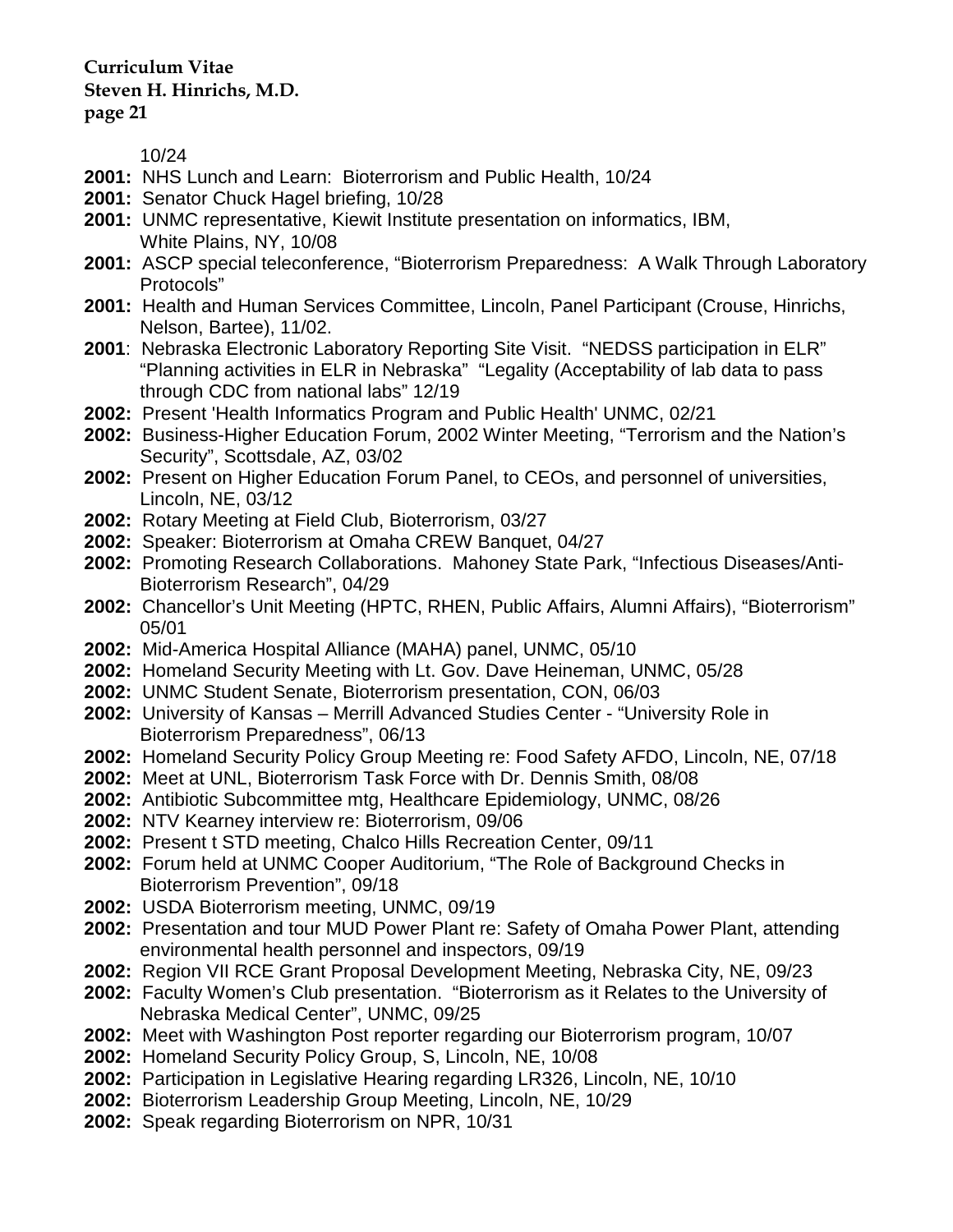- **2002:** Participate in the visit of National Homeland Security Advisor, Thomas Ridge, 11/01
- **2002:** State Homeland Security Exercise Design Team/Smallpox orientation, UNL, 11/14
- **2002:** Present on smallpox at the Mini-Med Bioterrorism School, CON, 11/25
- **2002:** Bioterrorism Steering Cmte/Pre-event Smallpox vaccine, UNMC, 12/19
- **2002:** Attend Board of Regents Meeting re: Bioterrorism funding, Lincoln, NE, 12/14
- **2002:** Meet with Dr. D.A. Henderson in Washington, DC, 12/19
- **2003:** Rotary Club, "Overview of Progress and Program on Biosecurity", Council Bluffs, IA, 01/16
- **2003:** Keynote speaker at Lincoln Day Volunteer Recognition Breakfast, Omaha, NE, (attendee's volunteers for candidates who ran for office, i.e. Attorney General John Bruening), 2/22
- **2003:** Rotary Club, Omaha, NE, "Biotrerrorism Preparedness", Omaha, NE (per Chancellor's request), 03/07
- **2003:** Strategic Air Space Museum. Invited by Young Republicans & participated with Lt. Gov Heineman & FEMA Region VIII Director David Maurstad re: "Homeland Security in the Heartland", 11/08
- **2003:** Omaha District Dental Society, "Biosecurity", Omaha, NE, 11/11
- **2003:** Nebraska Homeland Security Policy Forum, Lincoln, NE. Presentation on UNMC updates, 11/20
- **2003**: Children's Hospital Grand Rounds. Representing NPHL, participated in a round table discussion regarding, "Everything you wanted to know about Influenza but didn't know who to ask!" 12/12
- **2004:** Mini-Medical School Spring. New Disease Threats, How Science is responding, "Emerging Diseases: What you should know, 21st Century Plagues: Is the Potential There?" 04/04
- **2004:** North Central Region Homeland Security Conference, Roundtable Discussion on Regional, State and Local Homeland Security Issues, Facilitated by Lt. Gov. Heineman, 04/21
- **2004:** Nebraska EPSCoR State Conference on Bioinformatics and Biomedical Computing, "Challenges and Opportunities in Biosecurity Preparedness." 04/21
- **2004:** Speaking engagement, Midwest Information Systems Professionals, "Bioterrorism Update to the Midwest Information Systems Professionals." Omaha, NE, 06/09/04
- **2004:** Speaking engagement, B'nai B'rith Lodge of Presidents, "Midwest Bioterrorism Updates." Omaha, NE 08/18/04
- **2004**: Bioterrorism Symposium Kearney NE 08/26/04
- **2004**: Alabama Assessment Ream Project, Birmington, AL 09/13-14/04
- **2004**: ASTHO and APHL 2004 Annual Meeting, St. Paul, MN 09/28-09/30/04
- **2004**: Homeland Security Policy Group Meeting USPFO, Lincoln, NE 10/06/04
- **2004**: BT/WMD Incidents, Douglas County Health Department Civic Center, Omaha, NE 10/25/04
- **2004:** Western Douglas Rotary Club Speaking Engagement, St. Augustines, Omaha, NE 10/28/04
- **2004**: HRSA National Meeting, Washington DC, Mid America Alliance A Regional Program of Mutual Assistance for Public Health Preparedness 12/8/04
- **2004**: APHL Next Step Phase 2 Project, Atlanta, GA 12/13-14/04
- **2004**: BT Advisory Committee Mid America Alliance Lincoln, NE 12/16/04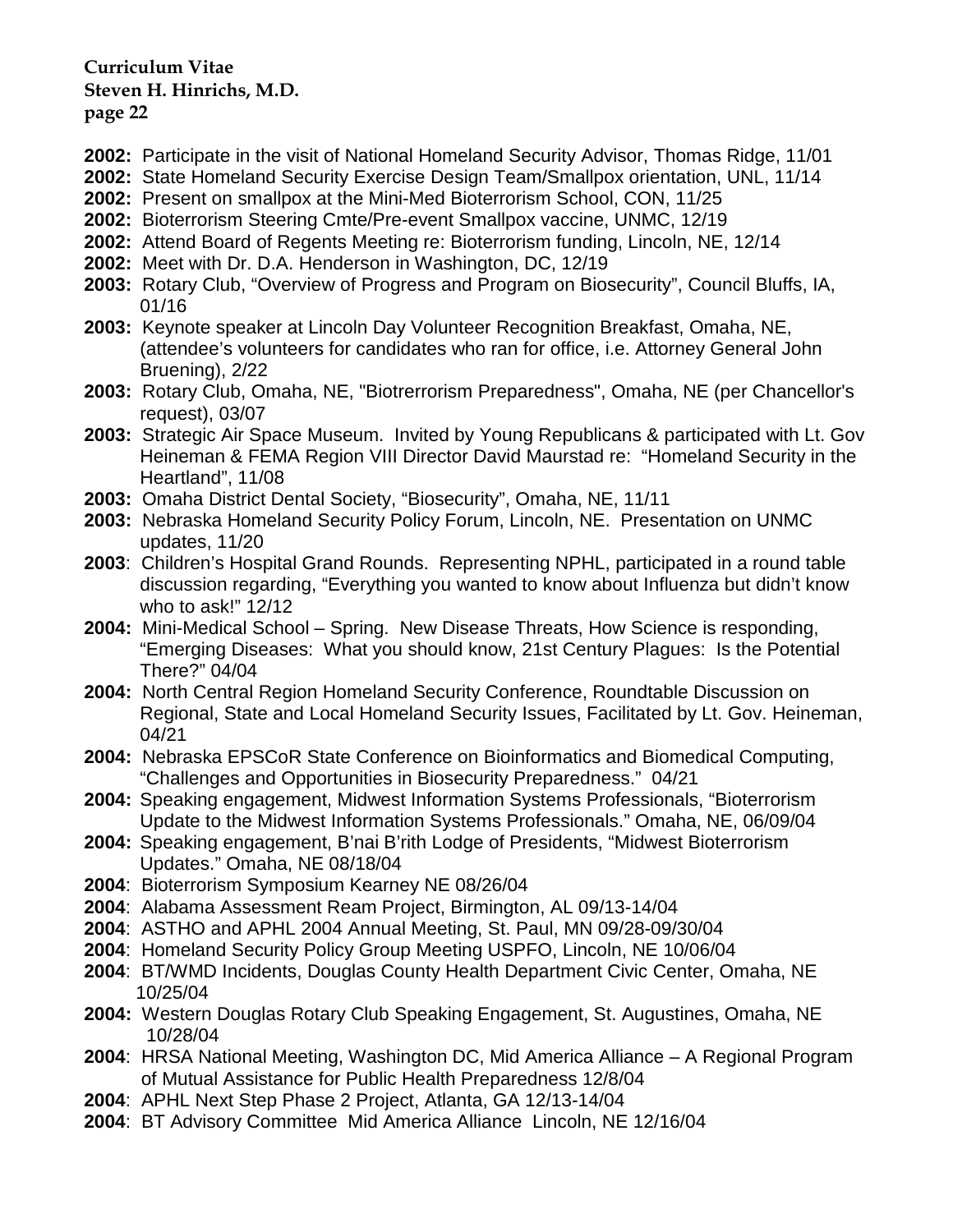- **2005**: Grand Rounds, Omaha, NE 01/19/05
- **2005**: APHL Council of Chairs Miami, FL 1/21
- **2005:** Mid America Alliance Denver, CO 3/21
- **2005**: Bioterrorism Symposium Norfolk, NE 4/21
- **2005:** Mid America Region VIII HIS Health Directors Conference Salt Lake City, UT 5/17
- **2005**: CDC Public Health Law Conference Atlanta, GA 6/13
- **2005**: Bioterrorism Symposium Series Scottsbluff, NE 6/17
- **2005:** APHL Annual Meeting Salt Lake City, UT 6/25
- **2005**: 3M Plant with Lt. Governor Sheehy, Valley, NE 7/13
- **2005:** APHL Board, Cambridge, MA 9/8
- **2005:** North Central States Consortium Lansing Michigan 9/14
- **2005**: Governor's Homeland Security Policy Group, Lincoln, NE 9/22
- **2005**: TERREX Workshop, Grand Island, NE 10/14
- **2005:** Gram Positive Pathogenesis Conference, Omaha NE 10/28
- **2005:** Biocontainment Unit Conference, Omaha NE 11/8
- **2005**: NCI, Rockville, MD 11/16
- **2006:** APHL Board, Atlanta GA 1/8
- **2006:** Senator Hagel briefing, Washington DC 1/25
- **2006**: DARPA, Arlington, VA 1/26
- **2006:** APHL Informatics, Silver Spring, MD 2/5
- **2006:** Governor's Homeland Security Policy Group, Mahoney State Park, NE 2/22
- **2006:** Pandemic Flu Response Summit, Governor Heineman, Secretary Michael Leavitt 2/23
- **2006:** US Senate Subcommittee on Health Round Table Biosurveillance, Washington DC 3/6
- **2006**: Bioterrorism Symposium Series, Omaha, NE 3/7
- **2006:** Rotary Club, "Avian Influenza", Lincoln, NE 3/14
- **2006:** IPP Region VIII, Kansas City, MO 3/23
- **2006**: APHL Board, Silver Spring, MD, 3/24
- **2006**: HISPC RFP, Lincoln, NE 4/3
- **2006**: Bioterrorism Symposium Series, Norfolk, NE 4/5
- **2006**: Lt. Governor Sheehy Avian Flu Update, Lincoln, NE 4/10
- **2006**: Road Map for Public Health Informatics presented at the Bioterrorism Symposium Series, Norfolk, NE 4/5
- **2006**: APHL / CDC, Atlanta, GA 4/28
- **2006**: State Lab Tour, Lincoln, NE 5/1
- **2006**: STRATCOM, Omaha, NE 5/8
- **2006:** Road Map for Public Health Informatics presented at the Bioterrorism Symposium Series, Scottsbluff, NE 5/17
- **2006**: ASTHO Public Health Information Network Requirements Gathering for Surveillance and Visualization, Washington, DC, 5/24
- **2006:** APHL Board and Annual Meeting presented Road Map for Public Health Informatics, Long Beach, CA 6/1
- **2006**: Bioterrorism Advisory Committee, Lincoln, NE 6/7
- **2006**: HISPC Steering Committee, Lincoln, NE 6/12
- **2006**: HISPC Steering Committee, Lincoln, NE 6/29
- **2006**: Road Map for Public Health Informatics presented at the Bioterrorism Symposium Series, Kearney, NE 6/30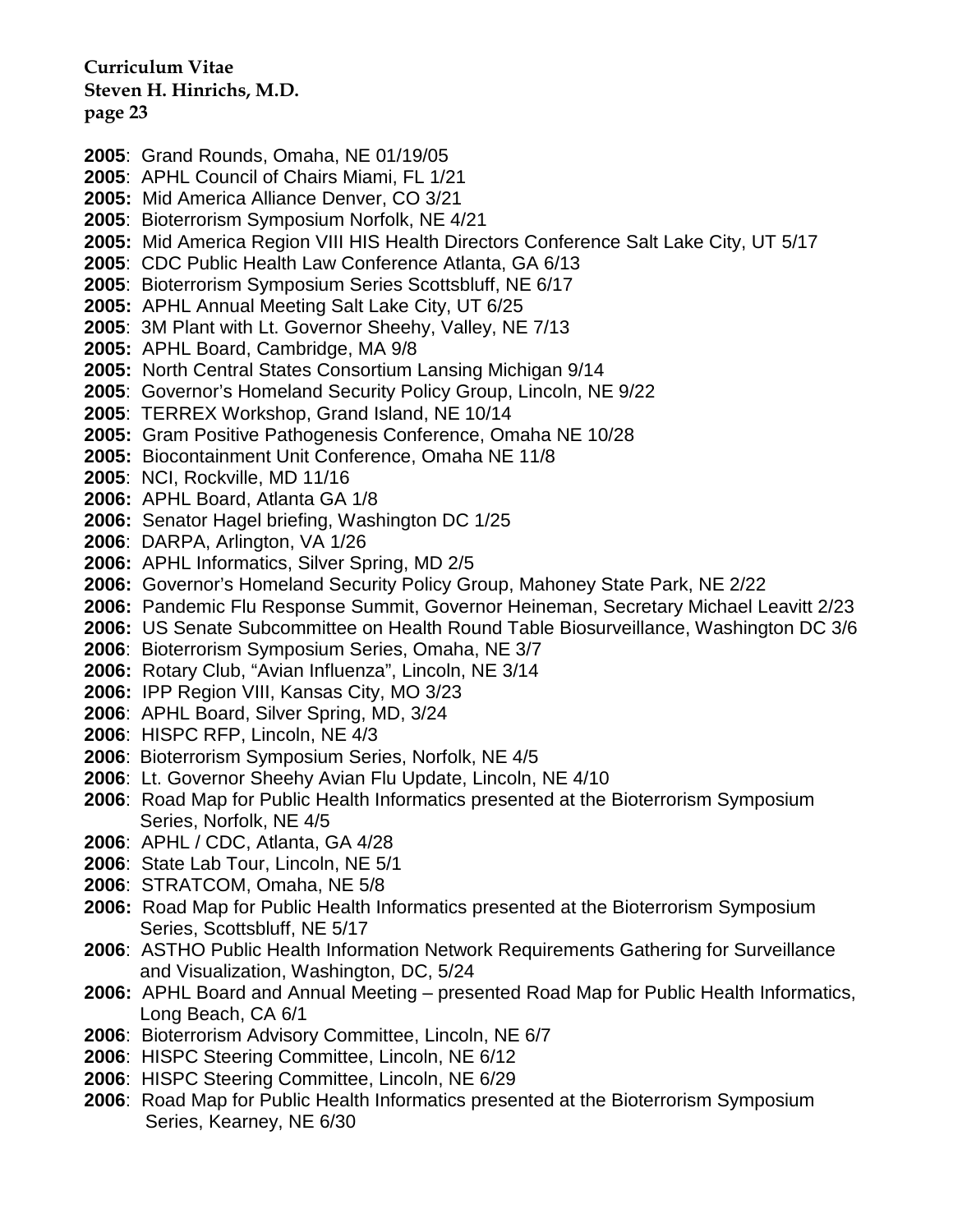- **2006:** Governor's Homeland Security Policy Group Conference, Mahoney State Park, NE 7/11
- **2006:** Biosurveillance Data Steering Group, Washington, DC 8/18
- **2006:** Turning Point Public Health Stakeholders Group, Lincoln, NE 8/21
- **2006**: Society for Collegiate Travel Management presentation Pandemics: The Newest Threat to Travelers, Amelia Island, Florida 9/17
- **2006:** Gram Positive Pathogens Conference, Omaha NE 10/16
- **2006**: APHL Council of Chairs, Atlanta, GA 10/18
- **2006**: Lt. Governor Table Top Pandemic Flu TEREX exercise, Lincoln, NE 10/26
- **2006**: CLIAC Work group, DCD, Atlanta GA, 11/2
- **2006**: DARPA, Arlington, VA 11/8
- **2006**: APHL Informatics Committee meeting, Silver Spring, MD 11/9
- **2006**: Avian Flu Forum presentation, UNMC, Omaha 11/13
- **2007:** Association of Medical School Microbiology & Immunology Chairs, San Juan 1/18
- **2007**: Board of Counselors Avian Flu Preparedness, UNMC, Omaha 1/22
- **2007**: Amateur Radio Emergency Service, Avian Flu Preparedness, Ralston Fire Dept 1/24
- **2007**: Grand Rounds, Viral Diagnostic Tests, Children's Hospital, Omaha 1/26
- **2007**: Growing & Enhancing the Research Enterprise in Academic & Health Centers, Nashville 2/22
- **2007**: CSTE proposed legislation hearings, Washington DC 3/5
- **2007**: APHL Steering Committee meeting with CDC officials, Atlanta 3/7
- **2007**: Governor's Homeland Security Policy Group Conference, Lincoln 3/9
- **2007**: IPP Region VIII, Kansas City, MO 3/15
- **2007**: 2007 Nebraska Research & Innovation Conference Qwest Center, Omaha 3/21
- **2007:** AHIC Population Health Testimony, Washington DC 3/29
- **2007**: Road Map for Public Health Informatics presented at the Bioterrorism Symposium Series, Norfolk, NE 4/5
- **2007**: NGA Health Information Communication and Data Exchange Taskforce, Washington DC 5/15
- **2007**: APHL Board of Directors and Annual Meeting, Jacksonville, 5/31
- **2007**: NGA Health Information Communication and Data Exchange Taskforce, Washington DC 7/9
- **2007**: APHL Strategic Direction for PHL Interoperability Project, Atlanta, 8/8
- **2007:** APHL PHLIP JAD 2 Workgroup, Atlanta, 8/9
- **2007:** Governor's Homeland Policy Group Conference, Lincoln, 8/20
- **2007:** APHL Board of Directors meeting, Phoenix, 10/11
- **2007:** ELR / CDC / APHL meeting, Washington, DC 10/30
- **2007:** AF SAB, Brooks AFB, San Antonia 10/31
- **2007:** AF SAB, Wright Patterson AFB, Dayton 11/4
- **2007:** NGA HICDE taskforce, Atlanta 11/15
- **2007:** APHL Informatics meeting, Silver Spring, MD 12/6
- **2007:** Institute of Medicine of the National Academies Workshop on Research Priorities in Emergency Preparedness and Response for Public Health Systems, Washington DC 12/19
- **2008:** Lilly MDR TB Project with APHL/CDC, Washington DC 2/19
- **2008:** Health Information and Management Systems Society Annual Conference, Orlando, FL